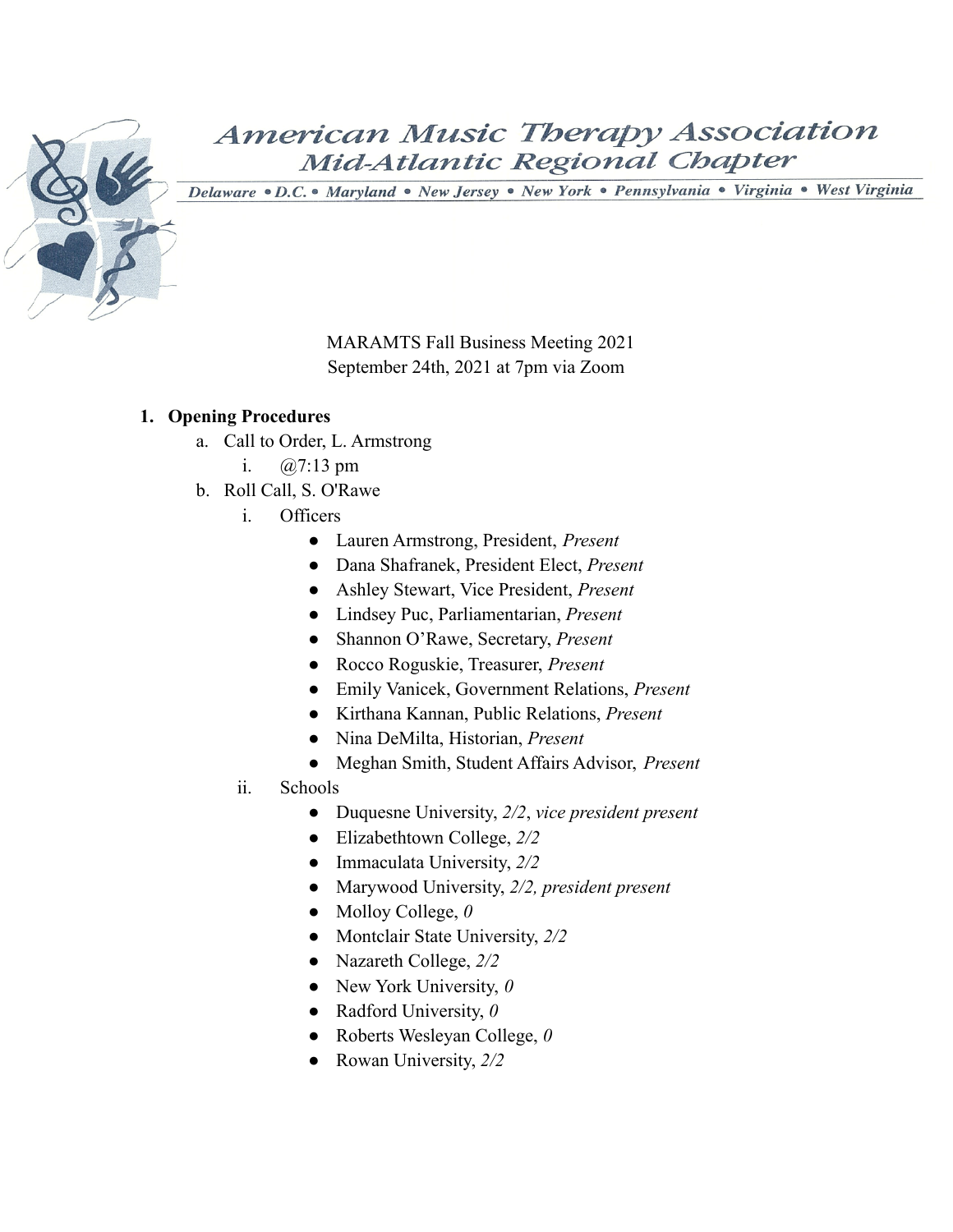

Delaware . D.C. . Maryland . New Jersey . New York . Pennsylvania . Virginia . West Virginia

- Seton Hill University,  $2/2$
- Shenandoah University, *2/2*
- Slippery Rock University, *0*
- SUNY Fredonia, *1*
- SUNY New Paltz, *1*
- Temple University, *2/2*
- Washington Adventist University, *0*
- West Chester University, *0*
- West Virginia University, *0*
- c. Review of Robert's Rules of Order, L. Puc
	- i. Respect when another student has the floor
	- ii. Motions need to be made for voting/opening the floor for discussion
	- iii. Use the raise your hand feature if you have a question during the meeting
- d. Approval of Agenda, L. Armstrong
	- i. **Motion to approve the agenda:** Dana and Lindsay
- e. Reading and Approval of Minutes, S. O'Rawe
	- i. **Motion to bypass the reading and approval of minutes:** Dana and Lindsay

#### **2. Reports**

- a. Officers
	- i. President Report, L. Armstrong
		- 1. Attended the monthly board meeting
		- 2. Planned, set date, and attended SBM
		- 3. Reviewed proposed bylaw edits
		- 4. Sent in bio and photo for the website/social media
		- 5. Wrote the MARAMTS presidents report to be sent to the SAAB
		- 6. Sent in information about the regional project to the SAAB
		- 7. Planned and set the date for FBM
		- 8. Wrote the agenda for the FBM
		- 9. Met with Dana to show her how to create the meeting agenda/slideshow
		- 10. Planned the bingo event for after passages with Dana and Lindsey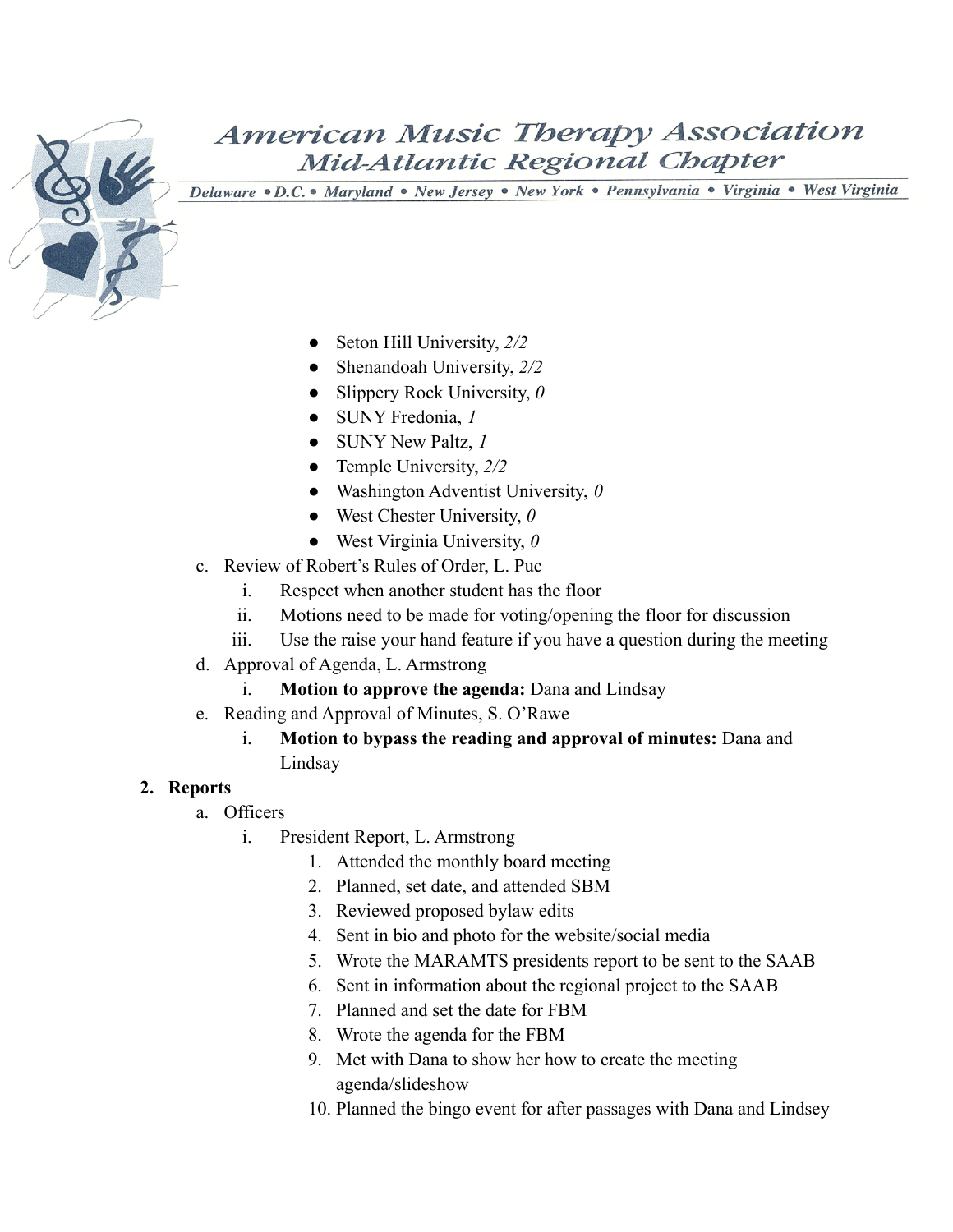

- ii. President Elect Report, D. Shafranek
	- 1. Attended the Summer Business Meeting
	- 2. Attended the monthly MARAMTS E-Board meeting
	- 3. Updated the Officer Duties Manual to change Welcome Packet duties to exclusively the Secretary.
	- 4. Had a zoom call with Lauren (President) and Lindsey (Parliamentarian) to plan Musical Bingo activity for Passages
	- 5. Had a zoom call with Lauren to go over to to create th FBM agenda and powerpoint, and to plan for Musical Bingo activity
- iii. Vice President Report, A. Stewart
	- 1. Transitioned into the vice president Gsuite account
	- 2. Attended transition meeting for the MARAMTS E-board
	- 3. Met with the former vice president and discussed responsibilities of vice presidential role
	- 4. Reviewed the quarterly report for publication in *Tuning into Rx Music*
	- 5. Attended the July MAR Executive Board meeting
	- 6. Attended SBM
	- 7. Attended MARAMTS E-Board meetings
	- 8. Scheduled tentative meeting times with the professional board
	- 9. Registered for Passages
	- 10. Attended Fall Business Meeting
- iv. Parliamentarian Report, L. Puc
	- 1. Transitioned into the Parliamentarian's G-Suite account
	- 2. Reviewed Timeline of Duties
	- 3. Reviewed Robert's Rules of Order
	- 4. Spoke with Emma Lambert about responsibilities of position
	- 5. Begun editing the By-Laws for 2021-2022
		- a. Contacted Past President Rachael Kovaly, Past Parliamentarian Emma Lambert, and 2021-2022 MARAMTS E-Board for assistance with that process
	- 6. Created a Google Doc to begin brainstorming ideas for Swap Shop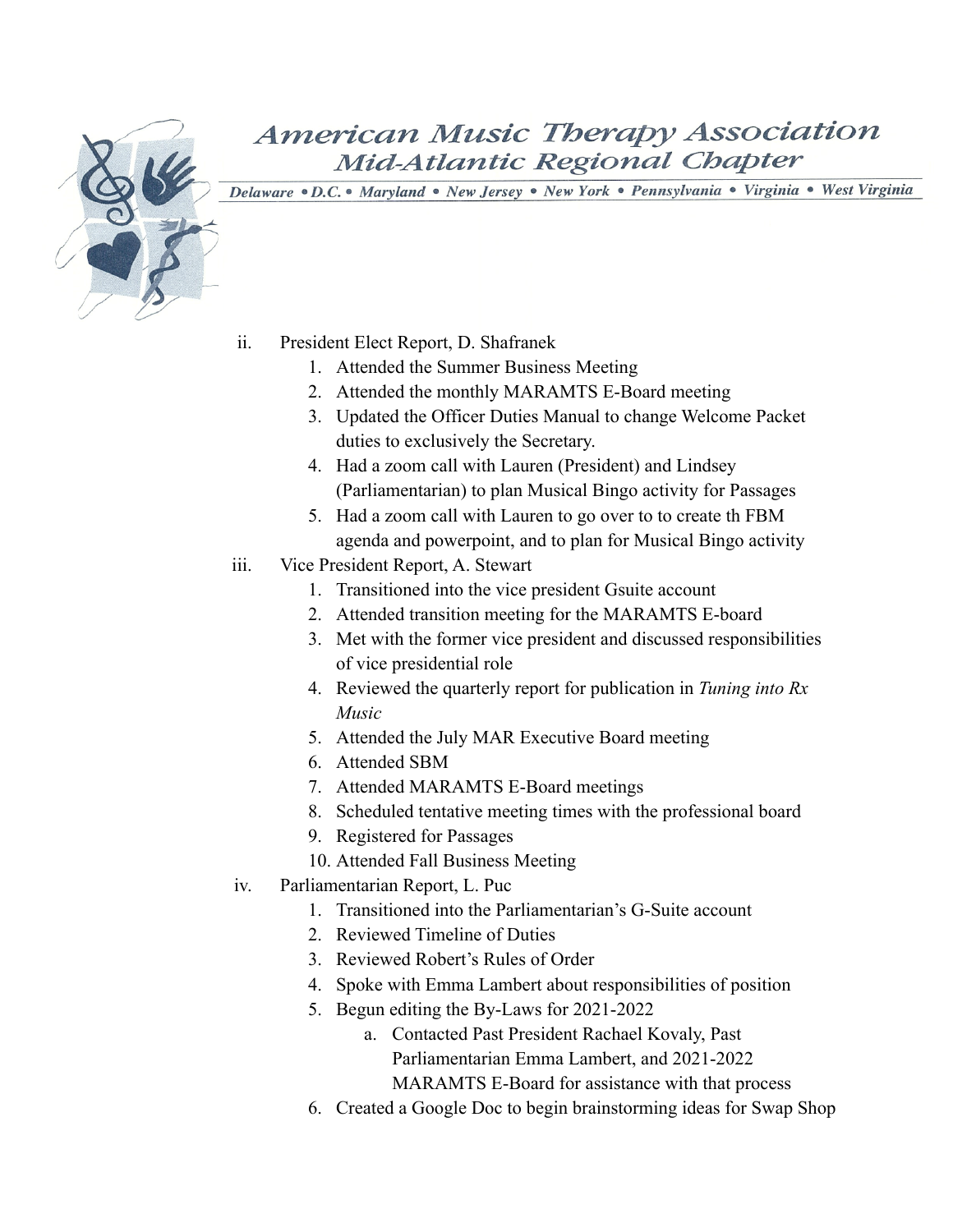- 7. Attended the SBM
- 8. Attended informal E-board meeting on September 4th
- 9. Continued making bylaws edits
	- a. Created Google Slide presentation of all bylaws edits to be presented at the Fall Business Meeting
- 10. Continued working on ideas for Swap Shop and wrote down potential dates for submissions to be due
- 11. Met with Lauren A. and Dana S. to discuss logistics of BINGO game after Passages
- v. Secretary Report, S. O'Rawe
	- 1. Edited minutes from Summer Business Meeting and shared them with the eboard and MAR Webmaster
	- 2. Updated list of sister schools
	- 3. Passed on information regarding Passages conference and Fall Business Meeting to chapter representatives
	- 4. Attended e-board meetings
	- 5. Contacted inactive schools with information on becoming active chapters
		- a. Mercyhurst did not receive anything back
		- b. SUNY New Paltz joined!
	- 6. Created a MAR-AMTS Welcome Packet for the 2021 Passages Conference, which was sent out to the chapter representatives.
		- a. zoom link for FBM was inside the Welcome Packet
	- 7. Contacted the Chapter reps about the preference of an online or in person conference
		- a. Passages was then later changed to an online format due to the delta variant of COVID-19
	- 8. Attended the FBM
- vi. Treasurer Report, R. Roguskie
	- 1. Transitioned into the Treasurer's G-Suite account
	- 2. Reviewed Timeline of Duties
	- 3. Attended the SBM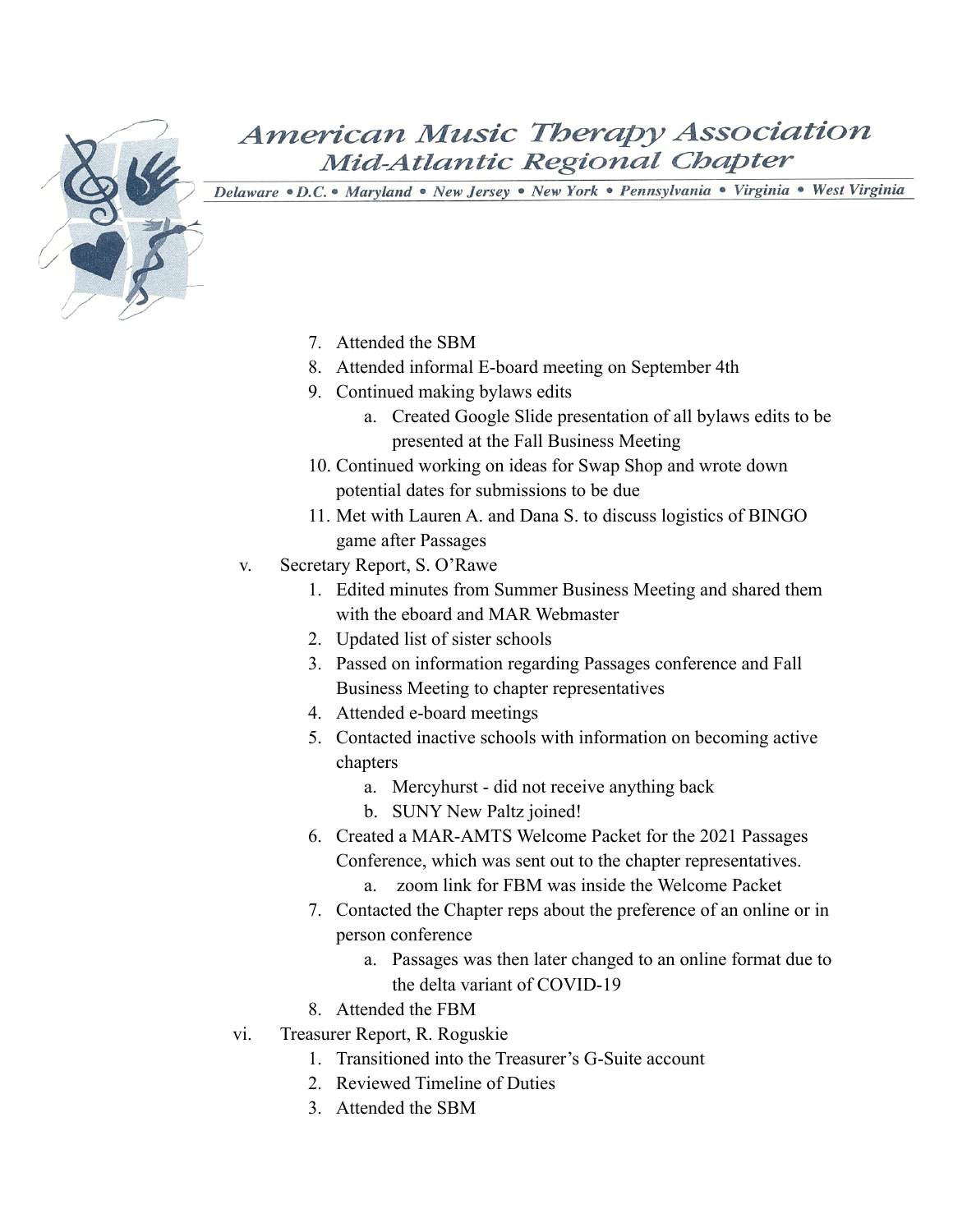- 4. Attended informal E-board meeting on September 4th
- 5. Reviewed budget and financial statements for the 2021 fiscal year
	- a. Created Google Slide presentation for FBM detailing how money was spent and collected throughout the fiscal year
- 6. Accessed our Bonfire account and have continued to run existing fundraisers
	- a. Created new designs to be presented during the FBM along with existing designs
- 7. Created online account with Krispy Kreme to begin fundraiser following approval during the FBM
- 8. Contacted Tricia from Music Therapy Chronicles about a potential podcast streaming night for professionals, SMTs, and interested high school students
- 9. Began to create a rough draft of the budget for 2022 fiscal year
- 10. Registered for Passages 2021
- 11. Attended FBM
- vii. Government Relations Report, E. Vanicek
	- 1. Transitioned into the Government Relations G-Suite account
	- 2. Reviewed timeline of duties.
	- 3. Spoke with Lauren Carter about responsibilities of position
	- 4. Helped Lauren Carter complete MARAMTS Gives Back 2020 and MARAMTS Gives Back 2021
		- a. Spoke with representatives from Instruments of Healing
		- b. Spoke with representatives from Brooklyn Music School
		- c. Received address from Brooklyn Music School and forwarded address to MARAMTA treasurer.
	- 5. Created a Google Doc to begin brainstorming ideas for MARAMTS Gives Back 2022.
	- 6. Chose 3 potential organizations for MARAMTS Gives Back 2022 to be voted on in FBM.
	- 7. Created a tentative schedule of deadlines for MARAMTS Gives Back 2022.
	- 8. Followed up on different legislative changes regarding music therapy occurring in surrounding states.
	- 9. Read up on minutes from task force meetings from surrounding states.
	- 10. Attended the SBM
	- 11. Attended informal E-board meeting on September 4th
	- 12. Registered for Passages 2021
	- 13. Attended FBM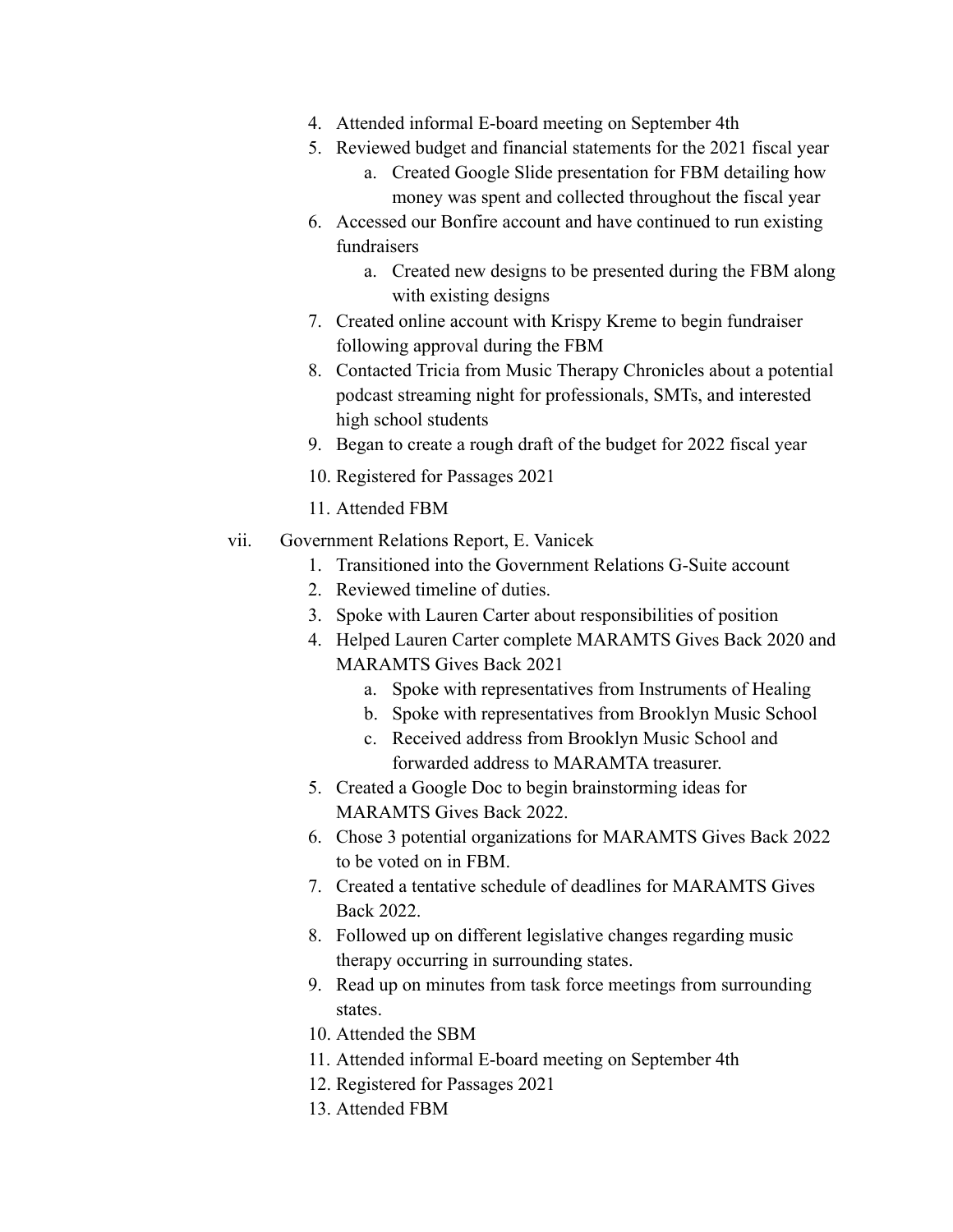

Delaware . D.C. . Maryland . New Jersey . New York . Pennsylvania . Virginia . West Virginia

viii. Public Relations Report, K. Kannan

- 1. Transitioned into the Public Relations' G-Suite account
- 2. Reviewed Timeline of Duties
- 3. Spoke with Michaela Haas about responsibilities of position
- 4. Updated the E-Board tab on MAR-AMTS Website a. Changed photos, titles, and biographies
- 5. Posted the 2021-2022 E-Board on the MAR-AMTS Instagram page
- 6. Begun a Fall 2021 Newsletter template
- 7. Attended the SBM
- 8. Attended informal E-board meeting on September 4th
- ix. Historian Report, N. DeMilta:
	- 1. Transitioned into the Historian G-suite
	- 2. Spoke with Spencer Cole about Historian position and goals
	- 3. Met with the MAR-AMTA historian, Mark Ahola, and discussed historical plans for the upcoming year
	- 4. Committed to attend the MAR-AMTA Historical Preservation Committee meeting (date TBD)
	- 5. Contacted Co-Chapter Representatives with a survey to organize general school histories & COVID-19 response
	- 6. Reviewed and organized COVID-19 historical data from schools
	- 7. Attended the SBM
	- 8. Attended informal E-Board meetings
	- 9. Registered for Passages 2021
	- 10. Began brainstorming possible goals for Historical Committee to focus on for 2021-22 year
	- 11. Registered for AMTA National Conference
	- 12. Attended FBM
- x. Student Affairs Advisor Report, M. Smith
	- 1. Met with former SAA to discuss responsibilities
	- 2. Attended transition meeting for both MAR-AMTS and MAR-AMTA board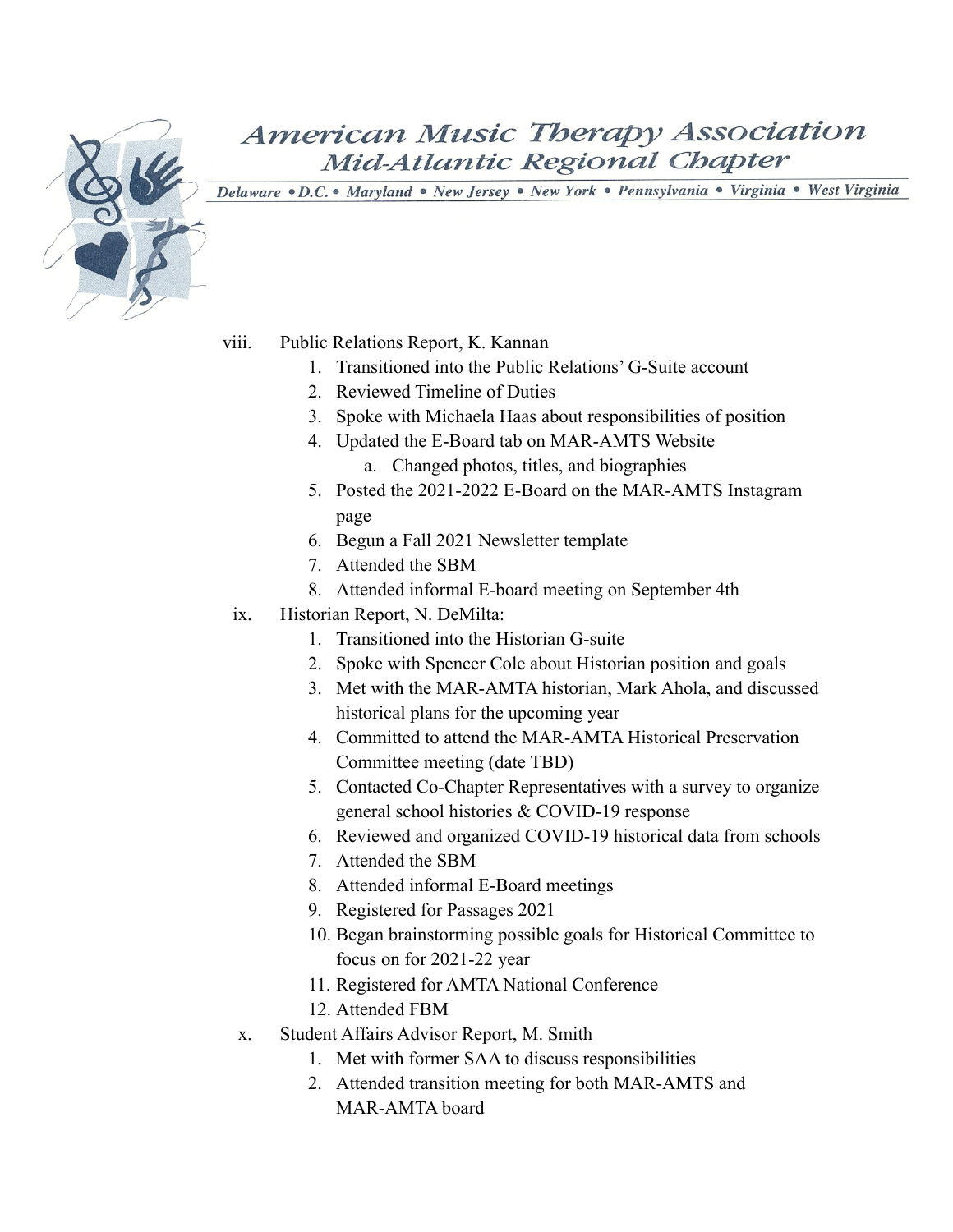Delaware . D.C. . Maryland . New Jersey . New York . Pennsylvania . Virginia . West Virginia

- 3. Wrote Summer Report for Tuning in to Rx Music
- 4. Reviewed timeline of duties
- 5. Attended PA State task force meeting
- 6. Reviewed Bylaw edits proposed by Parliamentarian
- 7. Attended SBM with the student board
- 8. Planned the Passages 2021 Conference with co-chairs (Victoria and Fiona), and Dr. Behrens at Elizabethtown College
	- a. Handled registration and presentation proposal Google forms
	- b. Created the Passages Program and sent it to attendees
	- c. Invited a Keynote Speaker to speak at Passages
- 9. Met with MAR President and Immediate Past President to discuss budgetary needs for the coming year
- 10. Reviewed the MAR-AMTS report to be sent to the SAAB
- 11. Attended MAR-AMTA meetings as they come up
- 12. Reviewed agenda for FBM

#### **xi. Motion to Approve the reading of reports:** Dana

- b. Schools
	- i. Duquesne University
		- 1. Since the Spring Business Meeting, Duquesne's MT program has grown. We welcomed in a large freshman class, and just a few weeks ago our master's program was approved, which will start up next year. So far this semester, MTSA has held a welcome picnic and our first meeting. We set up a buddy system in which freshmen got paired up with upperclassmen to have friendly faces around campus. We plan to hold our first fundraiser by selling sweatshirts to the music school. We also plan to have our annual Halloween and Holiday parties and caroling trip to a local hospital. We are excited to be back in person and look forward to a great semester."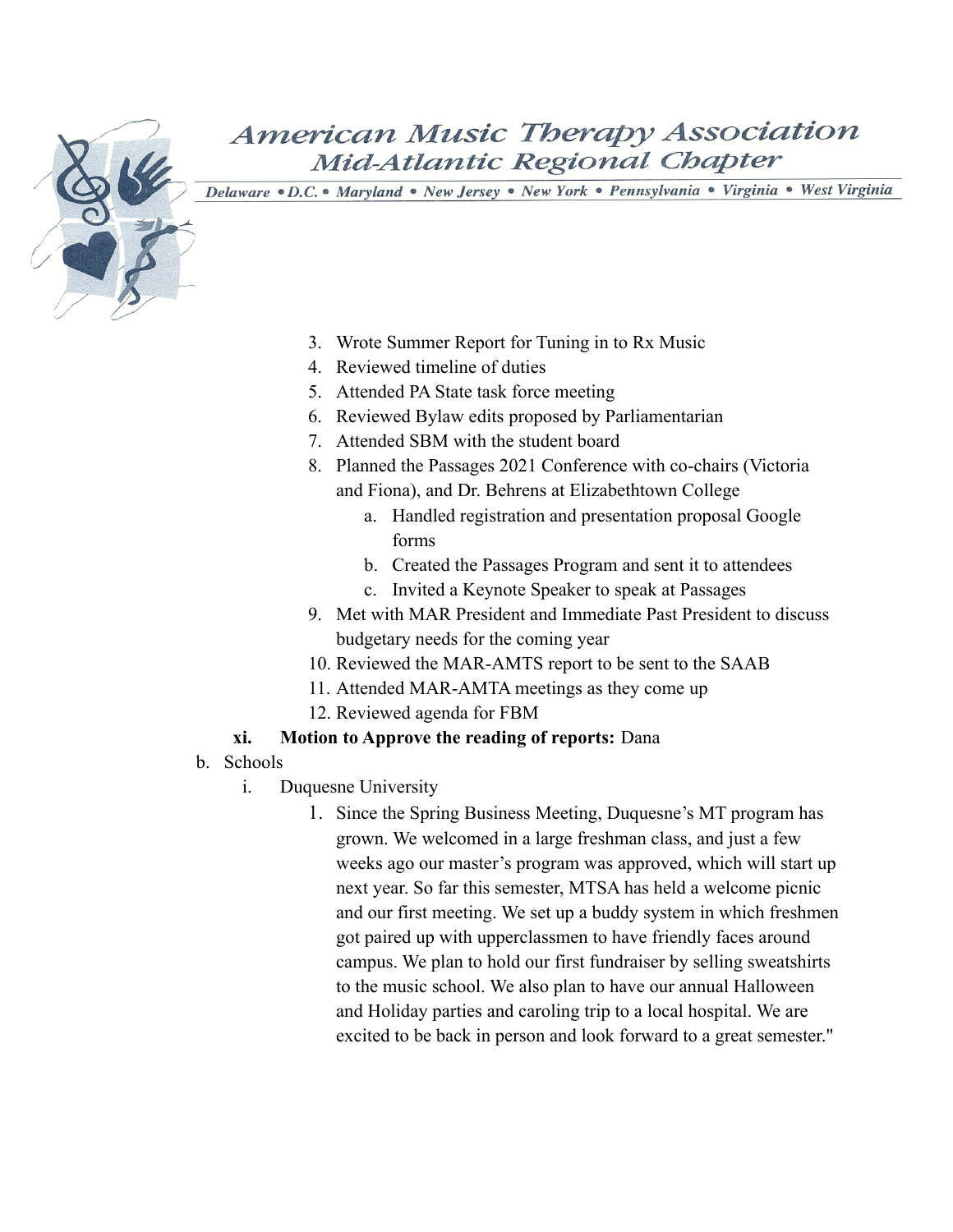

- ii. Elizabethtown College
	- 1. Changing positions and club philosophy as a whole
		- a. Making the club a more student led environment
		- b. Hosting MARAMTS Passages on 9/25/2021
- iii. Immaculata University
	- a. Voted for our new board and we are now all trained by our school
	- b. Our club is going through a major change
	- c. Our clinic is being opened shortly!
	- d. Filled out the club history form to the best of our ability
	- e. Planned a campfire jam nigh co-event with our music education and chorale clubs on campus
	- f. Held meetings to get involvement from the freshman class and some graduate students
	- g. Started planning event, fundraisers and experiential ideas for the fall semester
	- h. Caitlin Clayton and Julie Gilligan will be attending Passages
	- i. Avery Valenta and Caitlin Clayton attended the fall business meeting
- iv. Marywood University
	- 1. Marywood has had a busy start to this semester! We started up our bi - weekly IN PERSON club meetings for the first time in a year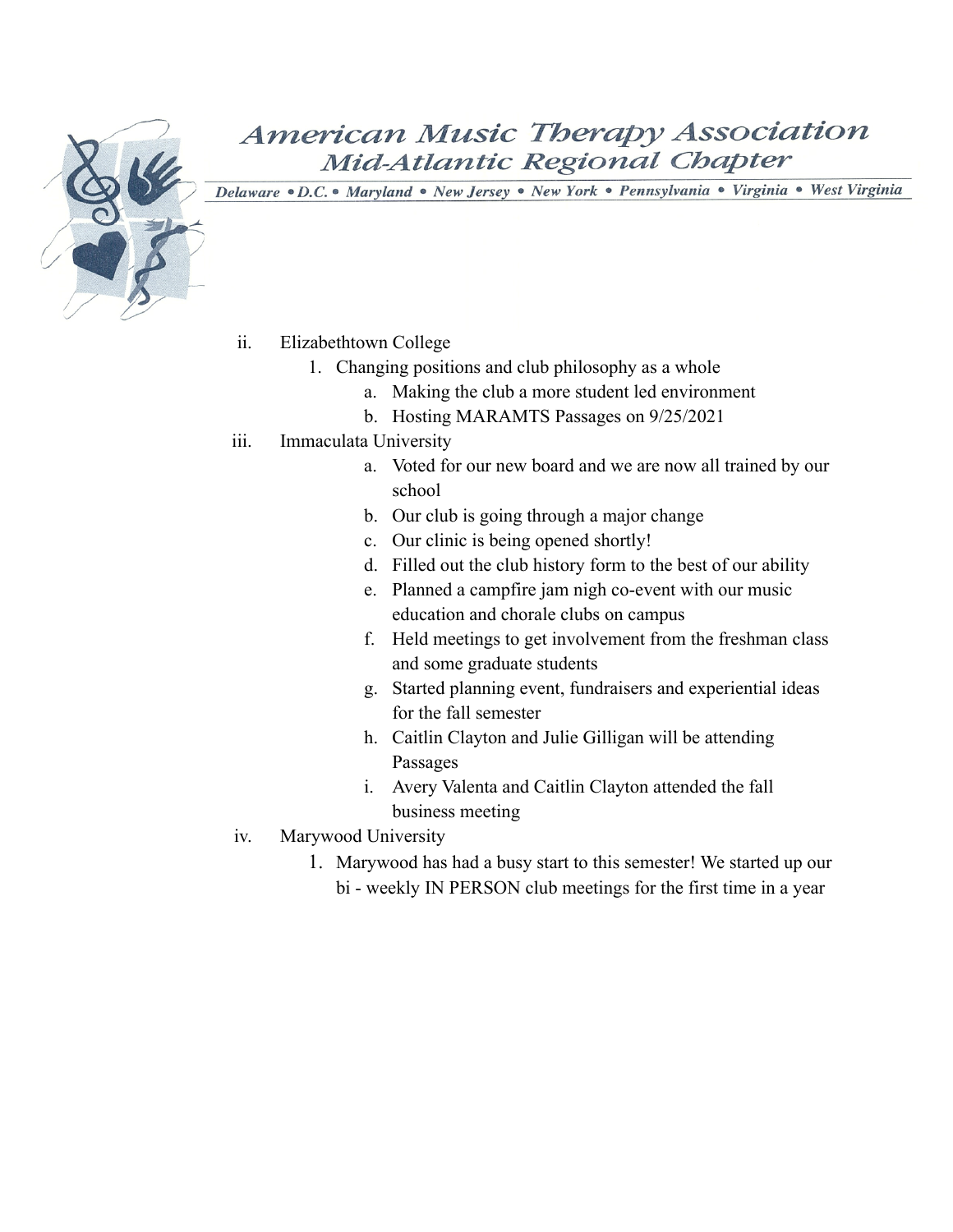Delaware . D.C. . Maryland . New Jersey . New York . Pennsylvania . Virginia . West Virginia

and a half! Since the start of the semester, we've held a 3 day Rita's Fundraiser this past weekend that was rather successful! This past Tuesday was International day of peace and the Marywood music therapy club was able to celebrate on that day! We all gathered in our campus art field to play, sing, and shake our egg shakers along to peaceful music. We invited all of the students passing by to get some free Rita's Italian ice and had paints and canvases so that we can all spread and practice peace within ourselves and with others. For the rest of the semester we have some fun events planned including filling Halloween candy bags for the St. Joseph's Center which is one of our clinical sites, performing a concert for the residents at St. Joes, having a music therapy table at the Katie Run in Scranton, which is an event dedicated to suicide prevention, as well as have our big clothing fundraiser. We are planning on having a few different cooler weather options for our music therapy club "fall haul"! Lots of exciting things are coming up and we are so excited to be back together for this

- v. Molloy College, *N/A*
- vi. Montclair State University
	- 1. Since the spring business meeting, Montclair MTSO has successfully transitioned positions over to the new e-board, have begun editing our by-laws in some of our numerous eboard meetings, and we have successfully held our first in-person welcome event as well as one general remote meeting. We've encouraged all members to attend Passages through our social media. We're currently planning for our music therapy high school advocacy project which we're hoping will take place this upcoming spring!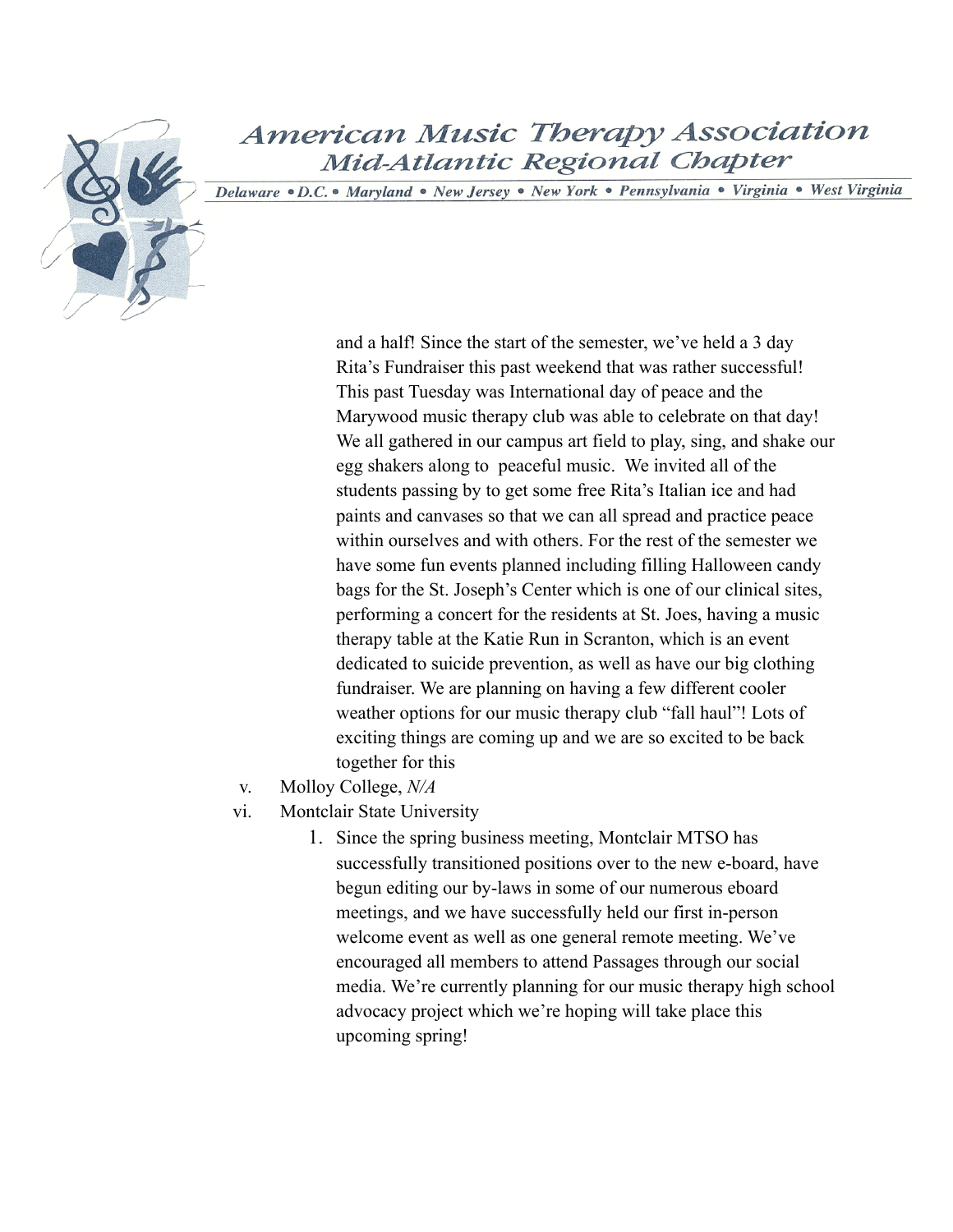

Delaware .D.C. · Maryland · New Jersey · New York · Pennsylvania · Virginia · West Virginia

#### vii. Nazareth College

- 1. Since the last business meeting, Nazareth finished the spring semester by holding a drum circle event and by electing a new e-board. The chapter kicked off this semester with an outdoor picnic to welcome new members and to allow mentors and mentees to meet each other. We held an in person kahoot event with music therapy trivia and fingers crossed that more in person events will follow for the rest of the semester. Thank you!
- viii. New York University, *N/A*
- ix. Radford University, *N/A*
- x. Roberts Wesleyan College, *N/A*
- xi. Rowan University
	- 1. Held their second club meeting on 9/24/2021
	- 2. Club is in the process of creating more events
	- 3. Reaching out to sister schools in the region to plan a conference
- xii. Seton Hill University
	- 1. Program had a crazy start, had to change around officer position and reflect new positions
	- 2. Buddy system: upperclassmen with an underclassmen
	- 3. First club meeting today
		- a. Organizing a committee to help coordinate events so nothing falls on one person in the club
- xiii. Shenandoah University
	- 1. Despite the setbacks and limitations Covid-19 created during the 2020-2021 school year, Shenandoah University's Music Therapy Association (S.U.M.T.A.) is thrilled to hit the ground running during the Fall 2021 semester with informative workshops, fun events, collaborative committees, and engaging community discussions. Prior to the start of the semester, we initiated our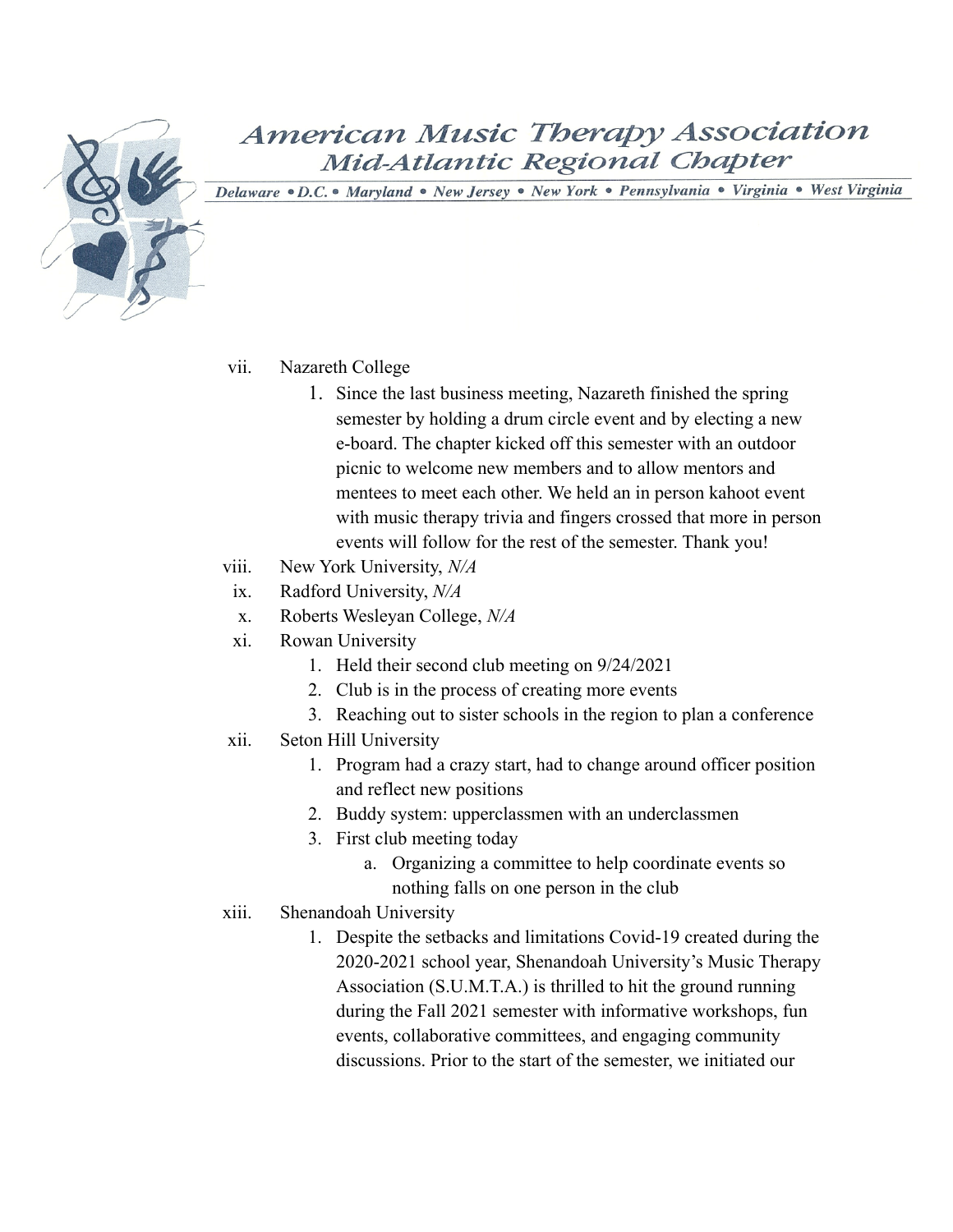Delaware . D.C. . Maryland . New Jersey . New York . Pennsylvania . Virginia . West Virginia

bigs/littles program (a S.U.M.T.A. tradition), connecting incoming freshmen and transfer students with upperclassmen to not only create connections between new and returning students, but also to facilitate an easy transition into Shenandoah's program and college itself. Entirely new to S.U.M.T.A., committees based on inclusion, diversity, and equity initiatives, fundraising goals, and our bigs/littles program are being established, allowing more of our Shenandoah Music Therapy community to become involved in the inner workings of our association. While promoting involvement and support within our cohort, we will also be implementing a community-building initiative that acknowledges a music therapy major and the work they have done for a month. Our first official event of the semester is an open mic night; we believe this will be a fantastic opportunity for music therapy majors to not only find their true voices, but gain comfort and confidence in sharing their musical gifts with others. Additionally, we will host a dance this winter to fundraise for a local charity. Aside from events, S.U.M.T.A. is crafting workshops and discussions about certain topics such as guitar stringing, practicum experiences, American Sign Language, and ableism. We look forward to an exciting semester full of participation, partnership, and positivity!

- xiv. Slippery Rock University, *N/A*
- xv. SUNY Fredonia
	- 1. Fredonia Music Therapy Club is taking full advantage of our in-person meetings. This semester, we've hosted four successful gatherings, as well as leading our mentorship program for first year students.
		- a. So far, we have:
			- Elected and welcomed our new e-board meetings
			- Set a focus on member engagement and forming connections with other clubs and majors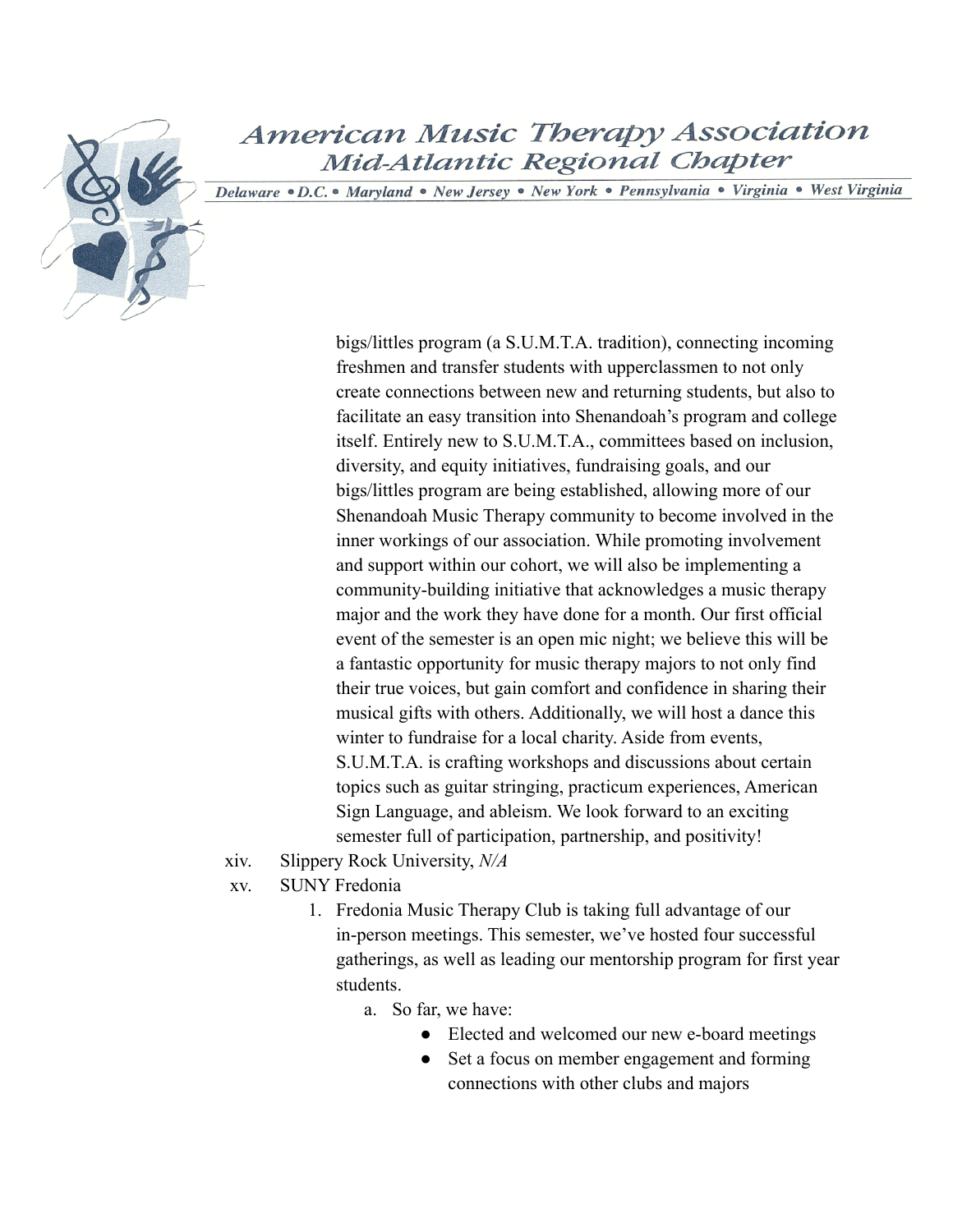

Delaware . D.C. . Maryland . New Jersey . New York . Pennsylvania . Virginia . West Virginia

- We are also working to design new club shirts and plan fundraising events
- During our meetings, we have:
	- Welcomed First year students and introduced them to our local ice cream
	- Led get to know you activities and brainstormed future meeting ideas
	- Hosted a clinical Q&A and shared intervention ideas
	- Led a ukulele workshop and sing-a-long
- Looking forward, we plan to:
	- Host a campus wide karaoke event in **October**
	- Prepare for our annual Music Therapy Awareness Week, which will be held in March
- xvi. SUNY New Paltz

1. Middle of re-establishment of association, hopefully by Spring 22 xvii. Temple University

> 1. At Temple University, despite the COVID-19 pandemic we had to come up with creative ways to operate as a club safely and efficiently. This meant of course operating virtually on Zoom and adjacent platforms. For fundraising, we did virtual open mics instead of our regular bake sales. We held bonding nights virtually on the off week that our club meets biweekly, where we hung out doing things like talking about ourselves, and even doing creative things like making playlists with each other of songs. We also supported each other by checking in with each other on bonding nights, sharing important info about the field and the process(for example about IFMS), and creating a buddy system for underclassmen to befriend upperclassmen. We also would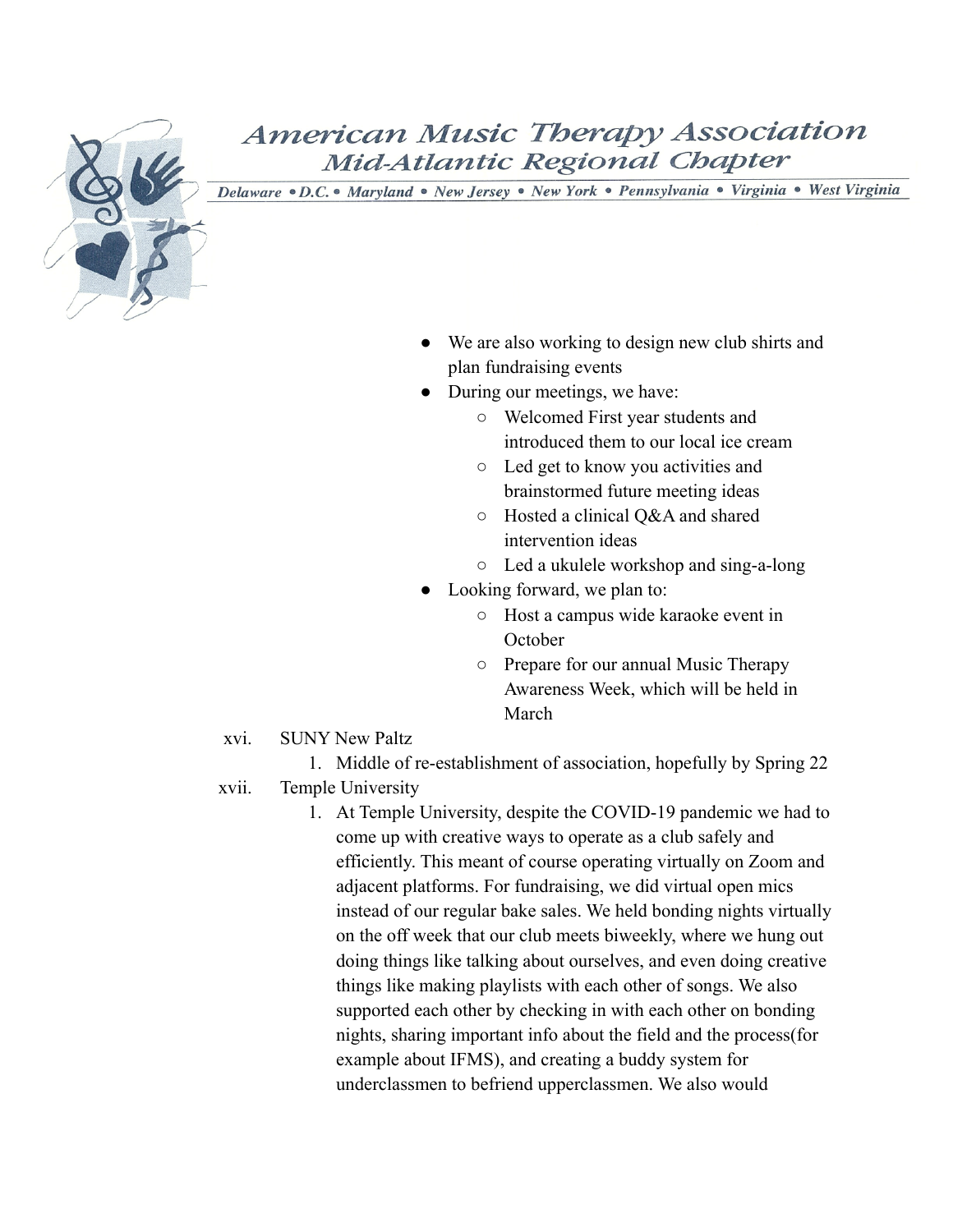![](_page_12_Picture_0.jpeg)

Delaware . D.C. . Maryland . New Jersey . New York . Pennsylvania . Virginia . West Virginia

occasionally have guest speakers from the Temple Music Therapy program faculty speak at club meetings on Music Therapy topics.

- xviii. Washington Adventist University, *N/A*
- xix. West Chester University, *N/A*
- xx. West Virginia University, *N/A*
- xxi. **Motion to approve as filed**: Kirth and Meghan

#### **3. New Business**

- a. Review of Chapter Rep Duties, L. Armstrong
- b. Review of Sister Schools, S. O' Rawe
- c. Bonding Events, L. Armstrong
	- **i. Motion to open the floor for discussion:** Shannon and Dana
		- 1. Really like Jack-Box Night
		- 2. Like Open Mic Nights, but maybe stray away from music to give us a break!
		- 3. Leaning more towards games

#### **ii. Motion to close the floor for discussion:** Nina and Dana

- d. Review of Budget, R. Roguskie
	- i. Income:
		- 1. Funds allocated: \$2,000
		- 2. Bonfire Fundraiser: \$500
		- 3. Game Night Fundraiser: \$150
		- 4. Passages Registration Income: \$200
		- 5. Passages Fundraising: \$200
		- 6. MAR Conference Fundraising: \$200
	- ii. Expenses:
		- 1. Fundraising: \$250
			- a. Games for Game Night and Prizes
		- 2. National Conference: \$350
			- a. Registration fees for President, Vice President, and President-elect
		- 3. MAR-AMTAS Executive Board: \$100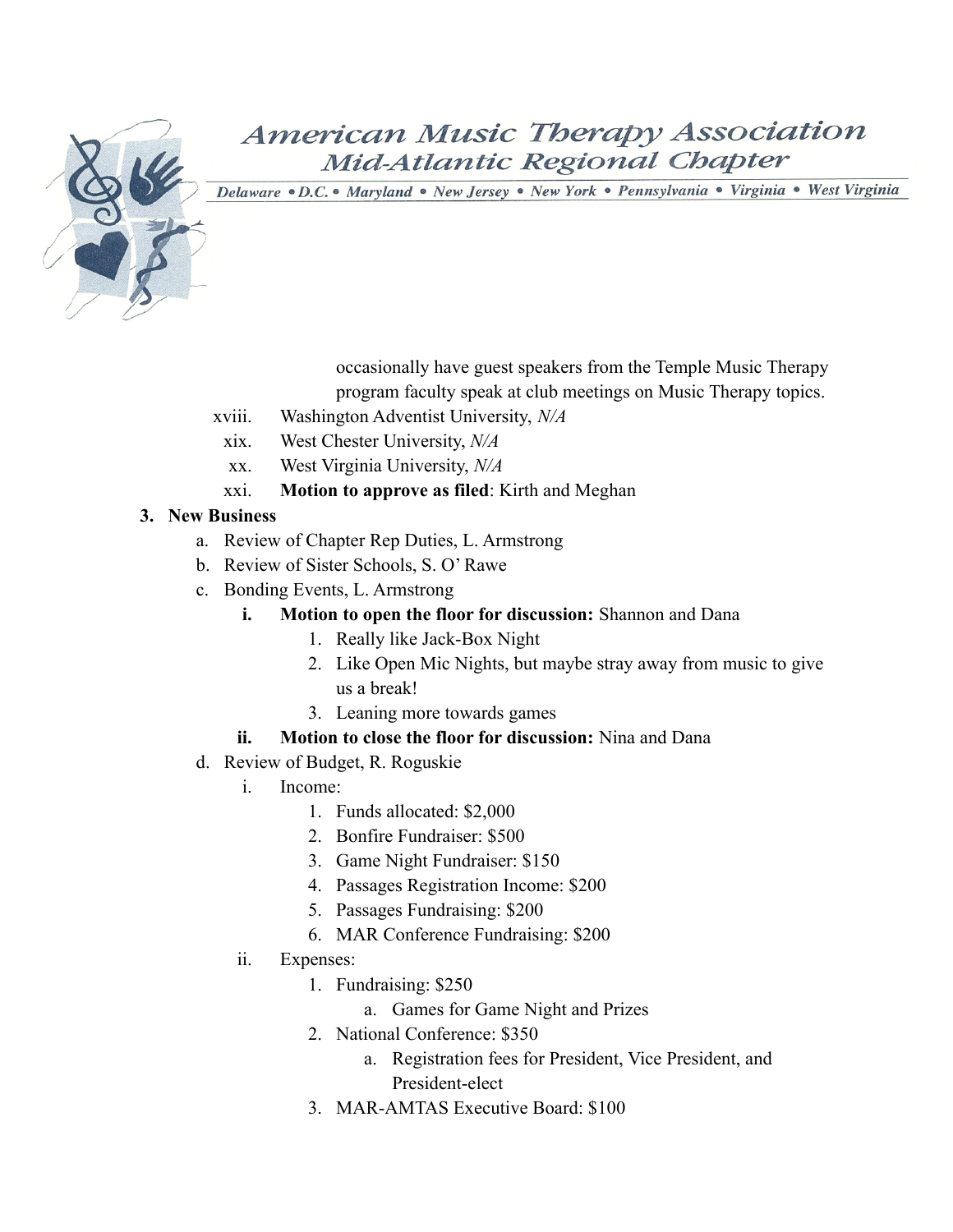![](_page_13_Picture_0.jpeg)

- a. Shipping materials to various
- **4. Motion to Open:** Lindsey and Kirth
- **5. Motion to Close:** Lindsey and Shannon
- e. Fundraising, R. Roguskie
	- i. Bonfire:
		- 1. Website where you complete a design and keep the fundraising through the year, and after so long, your treasurer will remove the money once enough has built up.
			- a. Music therapy masks- \$9.99
			- b. Mugs \$12.99
			- c. Tote Bag- \$18.99
				- i. Comes in royal and navy blue
		- 2. New Merchandise:
			- a. Short sleeve shirts
			- b. Long sleeve t shirts
			- c. Hoodies and Crewnecks
			- d. Travel Mugs
			- e. Lanyards
			- f. Guitar Picks
			- g. Water Bottles
			- h. Computer/Bumper Stickers
				- **i. Motion to open the floor:** Lindsey
				- **ii. Motion to close the floor:** Shannon
	- ii. Krispy Kreme:
		- 1. Digital Dozens:
			- a. Step 1) Create Fundraiser
			- b. Step) Advertise and place orders
				- i. Collect emails and phone numbers to those who are interested
			- c. Step 3) Send Codes to Customers
			- d. Step 4) Enjoy!!!
			- e. 50% of profit, sell at least 28 dozen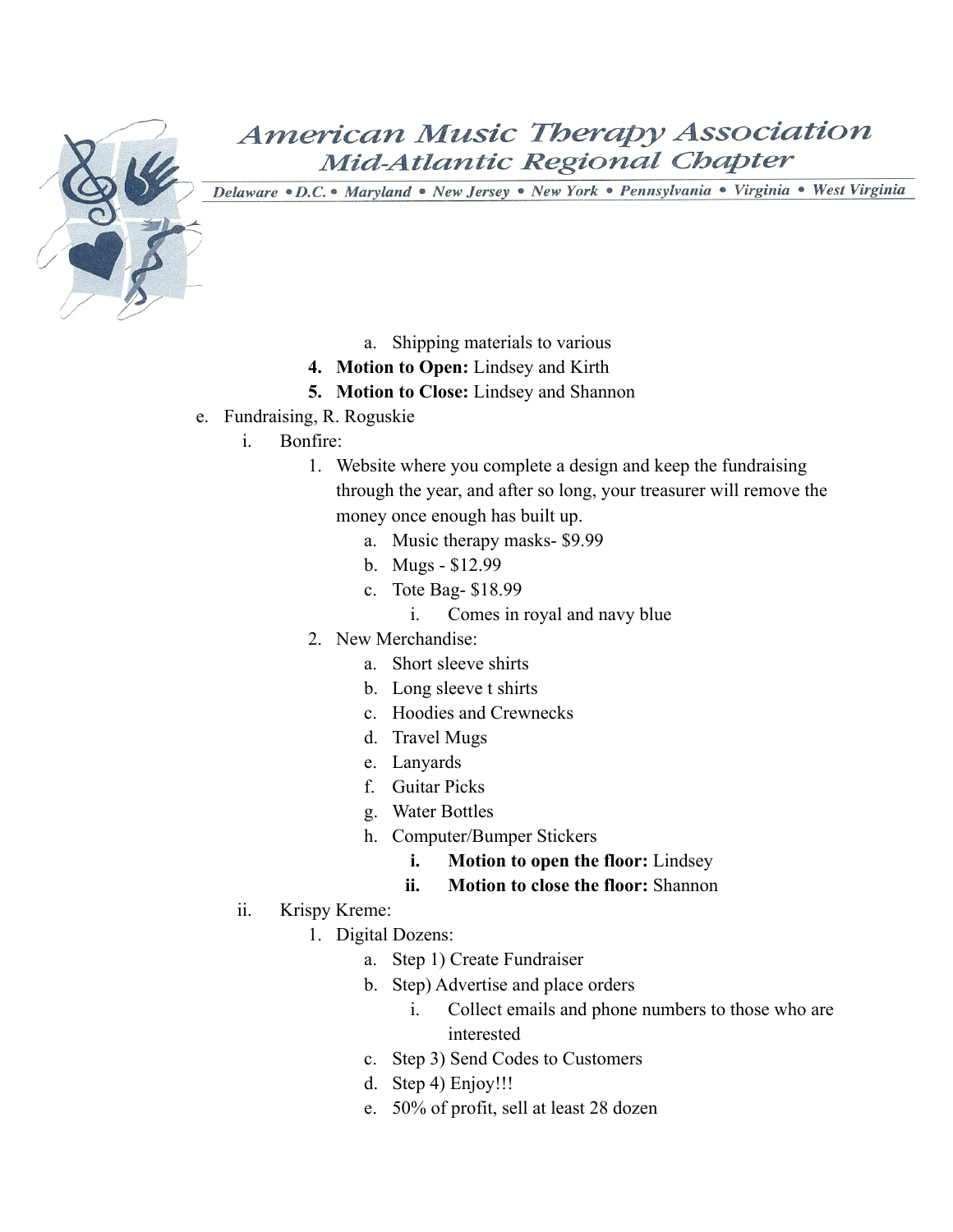![](_page_14_Picture_0.jpeg)

Delaware . D.C. . Maryland . New Jersey . New York . Pennsylvania . Virginia . West Virginia

#### **2. Motion to open the floor:** Lauren

- a. Taking a credit card? Done all on the buyer's end. If not, we can set something up to send it all to one place!
- b. Collecting cash? No cash, only through card
- c. Fundraiser to the whole school? Correct! Anyone can purchase to help MAR-AMTS
- d. Any geographic limits? There is two limitations: 1) stay in US, 2) cannot sell to Connecticut or Puerto Rico

#### **3. Motion to close the floor: Shannon**

- f. Bylaws, L. Puc
	- i. Majority of the bylaws changed dealt with grammatical errors, improving wording, and including gender-neutral pronouns
	- ii. Did not vote on laws, this will occur during Spring Business Meeting
		- 1. Article II, Section 1F:
			- a. Reason for change: clarity
		- 2. Article II, Section 1G:
			- a. Reason For change: grammar
		- 3. Article IV, Section 1
			- a. Reason for change:
				- i. Consistency of terminology throughout bylaws ("Government Relations Chair"; "Public Relations Chair")
				- ii. Addition of Historian in this section
		- 4. Article IV, Section V
			- a. Reason for Change: removal of "to seek and"
		- 5. Article IV, Section 4, Subsection A
			- a. Reason for Change:
				- i. Addition (During the 2021 Spring Business Meetings, the outgoing MARAMTS President stated that persons nominated for an Executive Board Position did not need active AMTA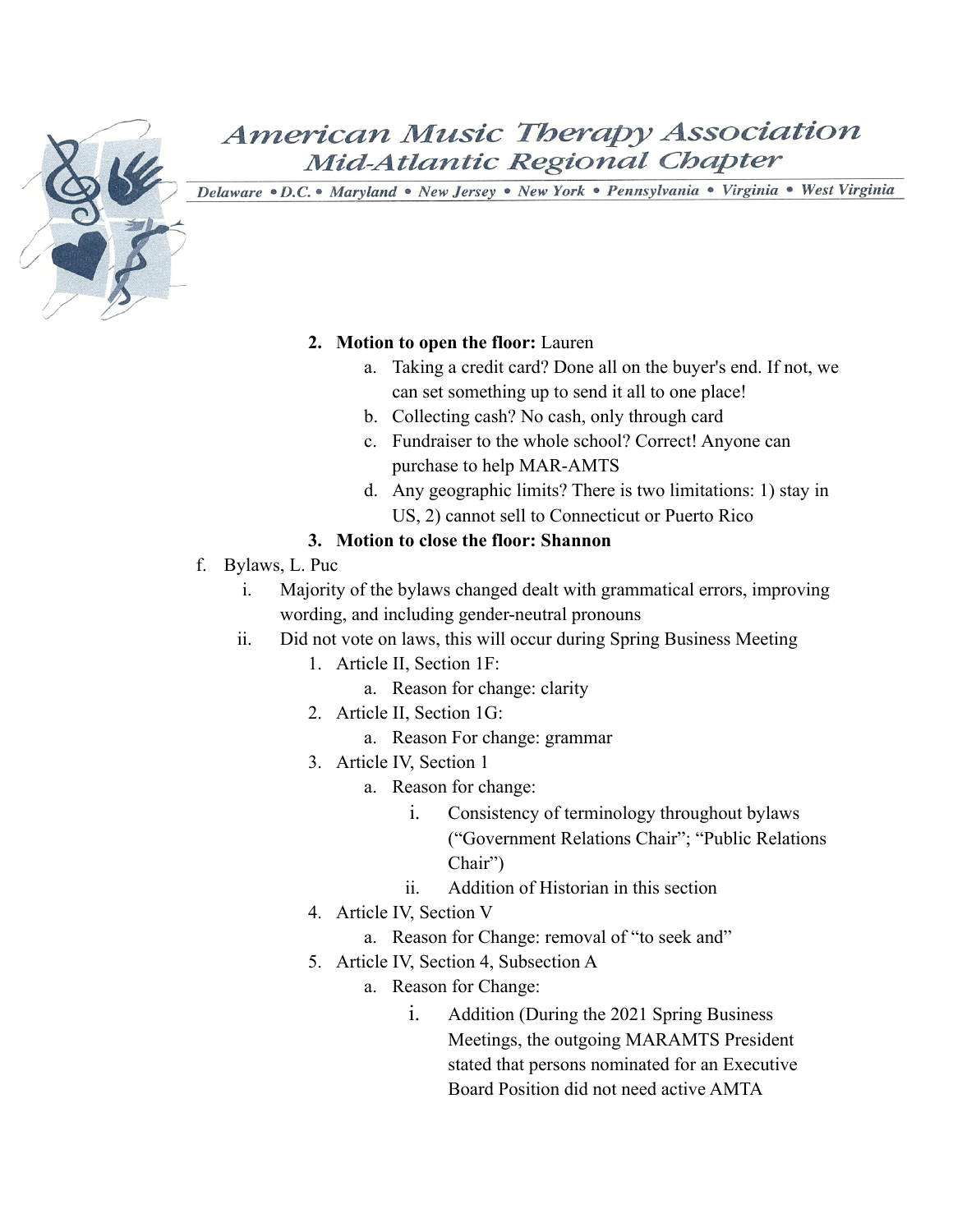![](_page_15_Picture_0.jpeg)

Delaware · D.C. · Maryland · New Jersey · New York · Pennsylvania · Virginia · West Virginia

membership to run for office. The 2021-2022 MARAMTS Executive Board members were instructed to provide proof of active membership status to the Student Activities Advisor after they were elected. The updated Bylaws should account for this newly set precedent.)

- 6. Article IV, Section V, Subsection A
	- a. Reason for Change:
		- i. Addition (Because of COVID-19, the Spring Business Meetings did not occur during the 2021 Regional Conference. The 2021 Election of Officers occurred after the Regional Conference ended and did not officially assume their positions until several weeks after the election. The updated Bylaws should account for any similar situation that may happen in the future.)
- 7. Article IV, Section 7:
	- a. Reason for change:
		- i. Replacement of gendered pronouns with gender neutral pronouns
		- ii. Grammar
- 8. Article IV, Section 8:
	- a. Reason for Change: grammar
- 9. Article IV, Section 10:
	- a. Reason for Change:
		- i. Grammar
		- ii. Consistency of terminology
- 10. Article IV, Section 11:
	- a. Grammar
	- b. Addition
- 11. Article V, Section I, Subsection G:
	- a. Reason for change: Clarity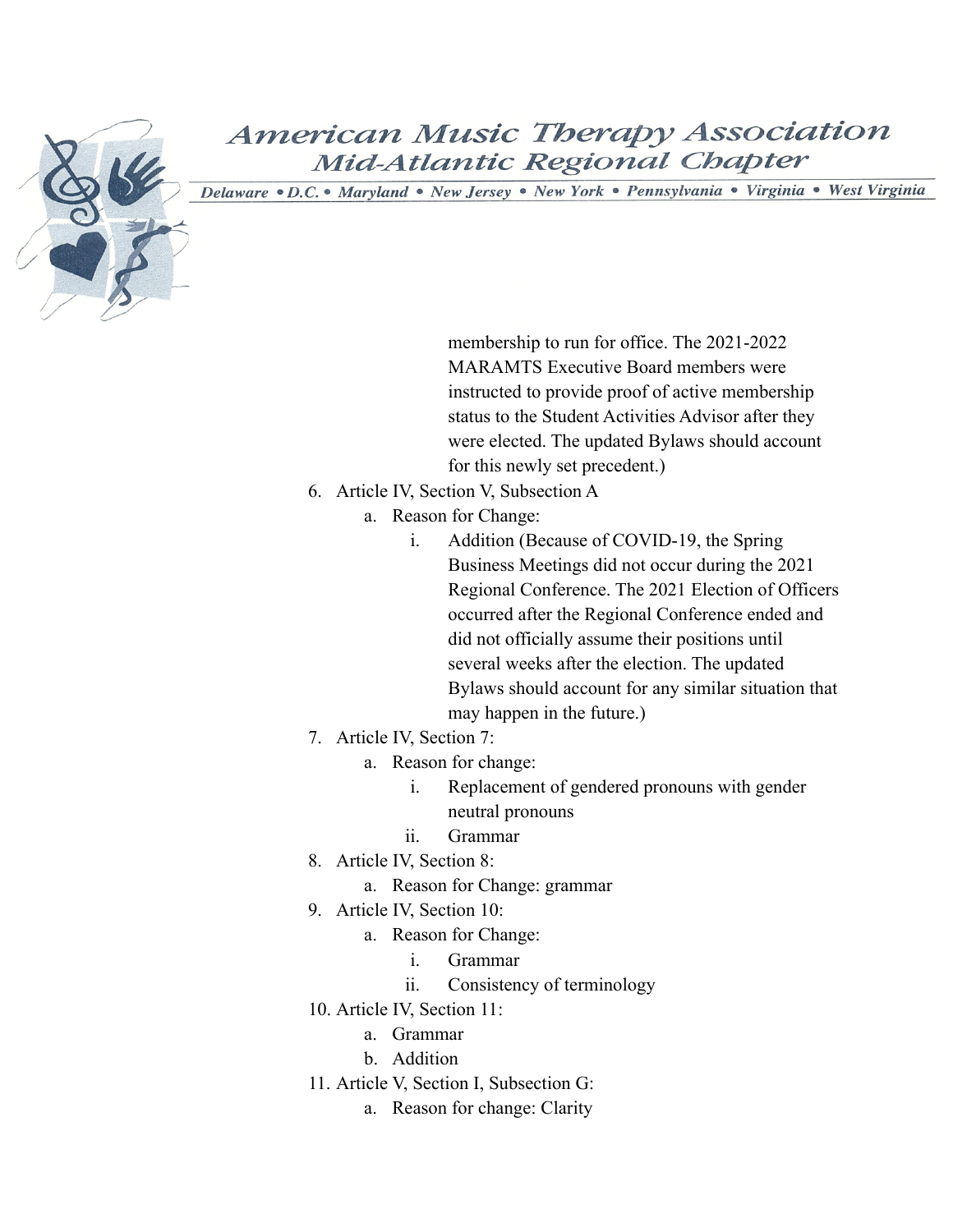![](_page_16_Picture_0.jpeg)

- 12. Article V, Section 1, Subsection N:
	- a. Reason for change:
		- i. Replacement of gendered pronouns with gender neutral pronouns
- 13. Article V, Section II, Subsection B:
	- a. Reason for change
		- i. Replacement of gendered pronouns with gender neutral pronouns
- 14. Article V, Section II, Subsection C:
	- a. Reason for change:
		- i. Replacement of gendered pronouns with gender neutral pronouns
- 15. Article V, Section II, Subsection D:
	- a. Reason for change:
		- i. Clarity
- 16. Article V, Section II, Subsection K:
	- a. Reason for change:
		- i. Grammar
- 17. Article V, Section IV, Subsection F:
	- a. Reason for change:
		- i. Grammar
- 18. Article V, Section V, Subsection L:
	- a. Reason for Change:
		- i. Grammar
- 19. Article V, Section 6, Subsection D:
	- a. Reason for change:
		- i. Grammar
- 20. Article V, Section 6, Subsection H:
	- a. Reason for change:
		- i. Grammar
- 21. Article V, Section 7, Subsection A:
	- a. Reason for change: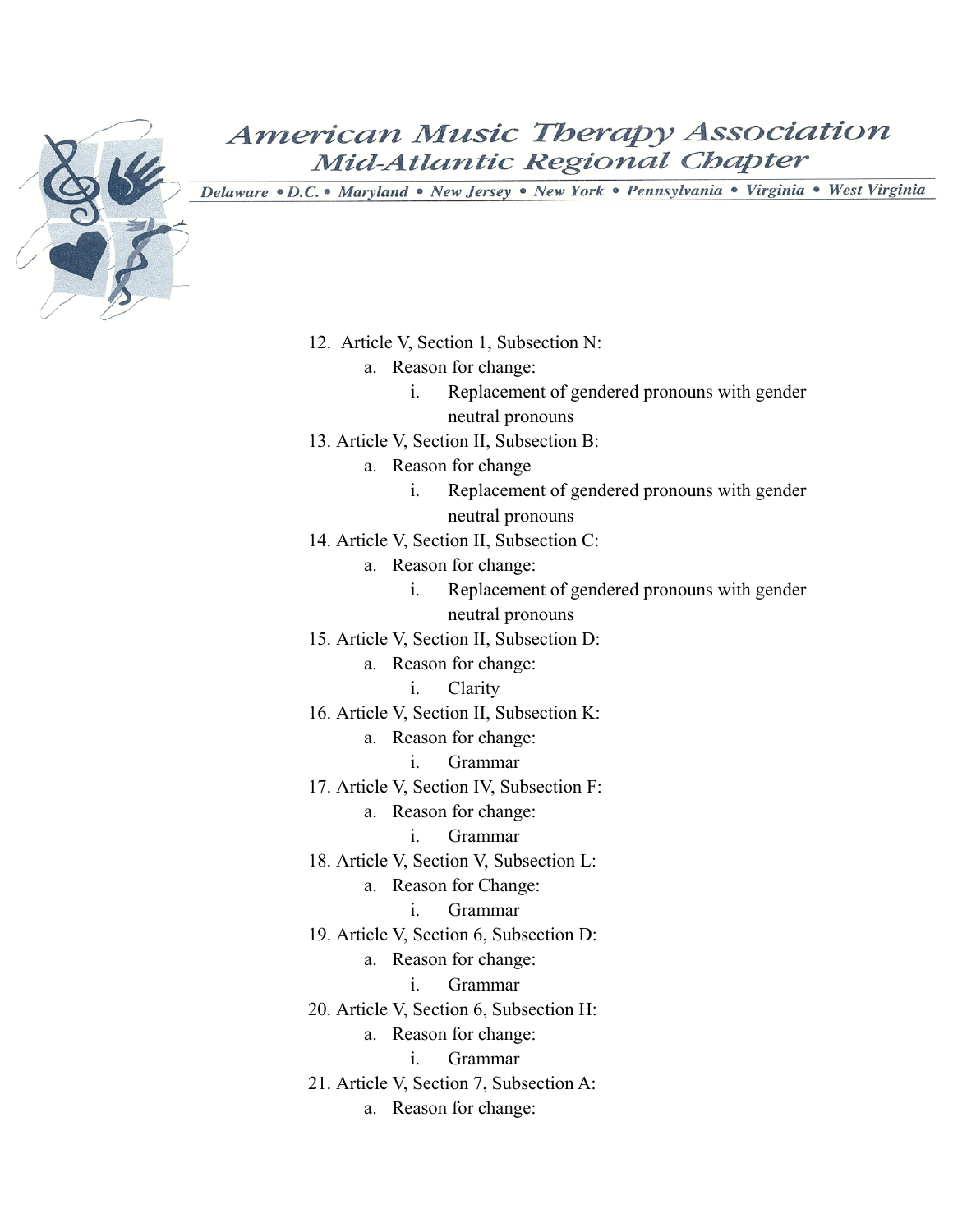![](_page_17_Picture_0.jpeg)

- i. Grammar
- ii. Clarity
- 22. Article V, Section 8, Subsection C:
	- a. Reason for change:
		- i. Grammar
- 23. Article V, Section IX, Subsection D:
	- a. Reason for change:
		- i. Grammar
- 24. Article V, Section IX, Subsection E:
	- a. Reason for change:
		- i. Grammar
- 25. Article VI, Section I, Subsection J:
	- a. Reason for change:
		- i. Grammar
- 26. Article VII, Section 1, Subsection D:
	- a. Reason for change:
		- i. Clarity
- 27. Article VII, Section II, Subsection A:
	- a. Reason for change:
		- i. Replacement of gendered pronouns with gender neutral pronouns
- 28. Article VII, Section II, Subsection B:
	- a. Reason for change:
		- i. Replacement of gendered pronouns with gender neutral pronouns
- 29. Article VIII, Section I, Subsection A:
	- a. Reason for change:
		- i. Grammar
- 30. Article VIII, Section I, Subsection G:
	- a. Reason for change:
		- i. Replacement of gendered pronouns with gender neutral pronouns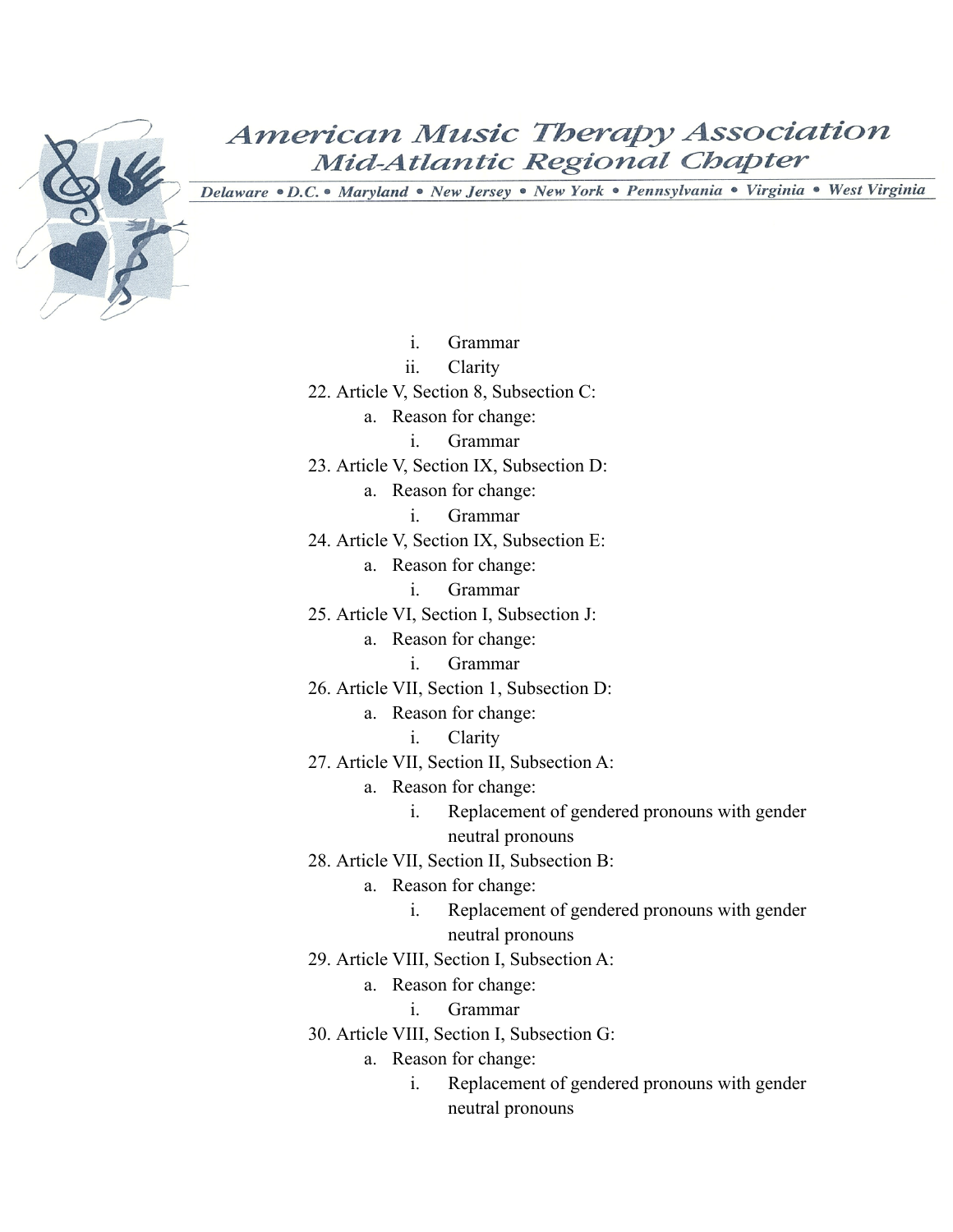![](_page_18_Picture_0.jpeg)

- ii. Grammar
- 31. Article XI, Section I, Subsection A:
	- a. Reason for change:
		- i. Replacement of gendered pronouns with gender neutral pronouns
- 32. Article XI, Section I, Subsection F:
	- a. Reason for change:
		- i. Replacement of gendered pronouns with gender neutral pronouns
- 33. Article XI, Section I, Subsection G:
	- a. Reason for change:
		- i. Replacement of gendered pronouns with gender neutral pronouns
- 34. Article XII, Section I, Subsection A:
	- a. Reason for change:
		- i. Grammar
- 35. Article XII, Section I, Subsection B:
	- a. Reason for change:
		- i. Grammar
- 36. Article XII, Section I, Subsection C:
	- a. Reason for change:
		- i. Grammar
- 37. Article XII, Section I, Subsection D:
	- a. Reason for change:
		- i. Grammar
- 38. Article XII, Section I, Subsection E:
	- a. Reason for change:
		- i. Grammar
- 39. Article XII, Section I, Subsection F:
	- a. Reason for change:
		- i. Grammar
- 40. Article XII, Section I, Subsection G: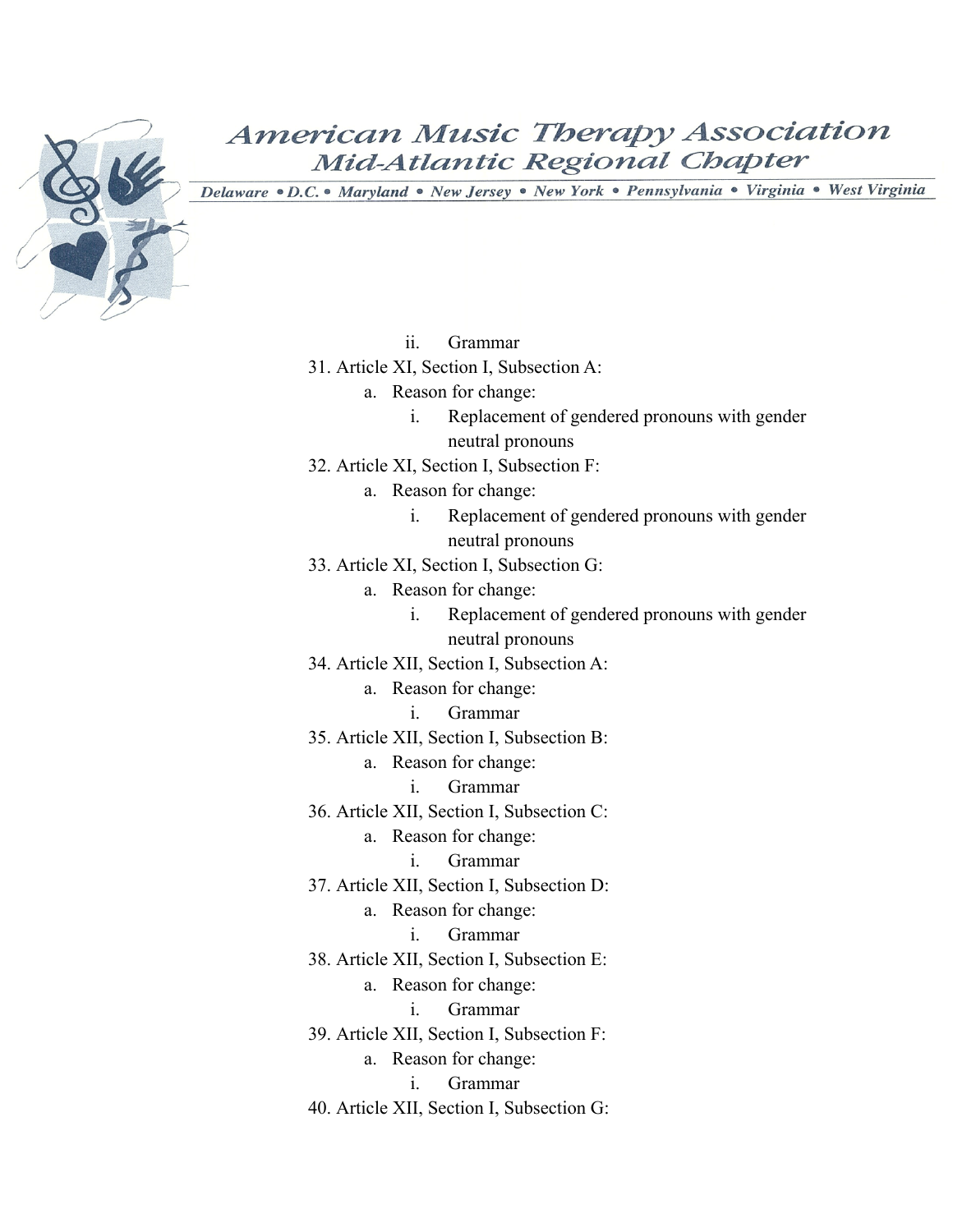![](_page_19_Picture_0.jpeg)

Delaware · D.C. · Maryland · New Jersey · New York · Pennsylvania · Virginia · West Virginia

a. Reason for change: i. Grammar 41. Article XII, Section I, Subsection H: a. Reason for Change: i. Grammar 42. Article XII, Section I, Subsection I: a. Reason for change: i. Grammar 43. Article XII, Section I, Subsection J: a. Reason for change: i. Grammar 44. Article XVII, Section III: a. Reason for change: i. Grammar 45. Article XVII, Section V: a. Reason for change: i. Grammar 46. Article XVII, Section VII, Subsection A: a. Reason for change: i. Grammar 47. Article XVII, Section VII, Subsection B: a. Reason for change: i. Grammar 48. Article XVII, Section VII, Subsection B, Sub-Subsection I: a. Reason for change: i. Grammar 49. Article XVII, Section VIII: a. Reason for change: i. Grammar **iii. Motion to open the floor:** Lauren 1. Questions: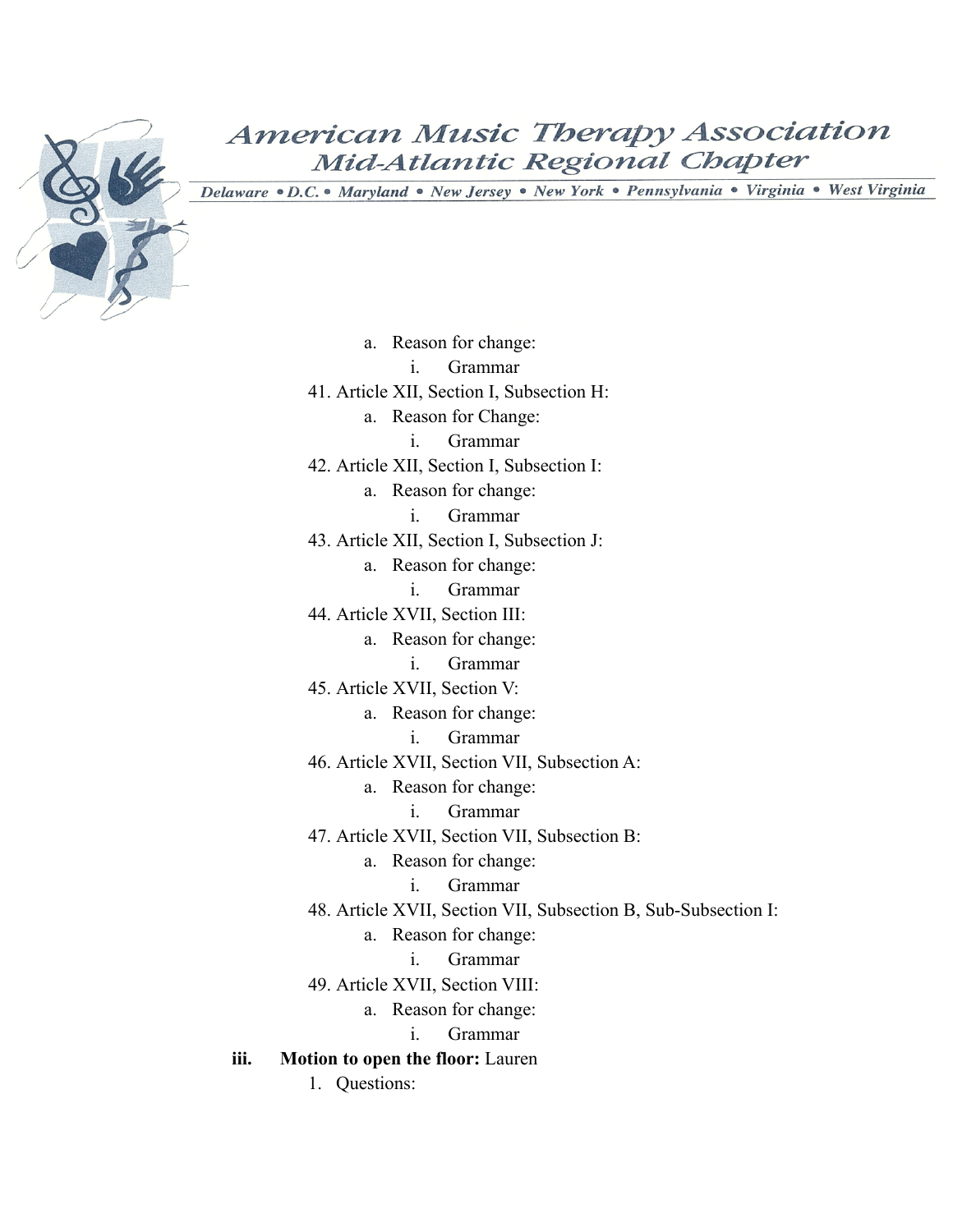![](_page_20_Picture_0.jpeg)

- a. How to obtain bylaws? Shannon will send an email to anyone who needs bylaws to all schools for revision and need
- **iv. Motion to close the floor:** Shannon
- g. Scholarships, M. Smith
	- i. Increasing scholarships!!
	- ii. Applications will go out in November in the form of a Google Document
		- 1. Recommendation from Club President
		- 2. If you are club president, get from advisor
	- iii. Sophomore/Junior/Graduate Scholarship
	- iv. Jenny Shinn Memorial Scholarship
		- 1. Interview component added to this scholarship
	- v. Music Therapy Club Award
- h. MARAMTS Website/ Social Media Updates, K. Kannan
	- i. All the websites have be updated with new eboard photos and bios
	- ii. Please all follow the MAR-AMTS instagram!!
- i. Passages Conference, L. Armstrong
	- i. September 25th: 9:00am to 1:45pm
	- ii. Zoom for Sessions
		- 1. Program has zoom links for you to join and was sent to your emails
	- iii. Music Bingo
		- 1. Music Bingo with the MAR-AMTS Eboard at 1:45pm!
- j. Student Leadership Academy, M. Smith
	- i. Last year was on Zoom
	- ii. Was supposed to be a chat with professionals
		- 1. Students signed up, and no one showed up.
	- iii. Started conversations by collaborating with the Pennsylvania Task Force about a Hill day… but are there topics we like? Don't like it?
	- **iv. Motion to open the floor for discussion:** Emily
		- 1. What is it? Used to be the Student Service Project; serves an educational experience for students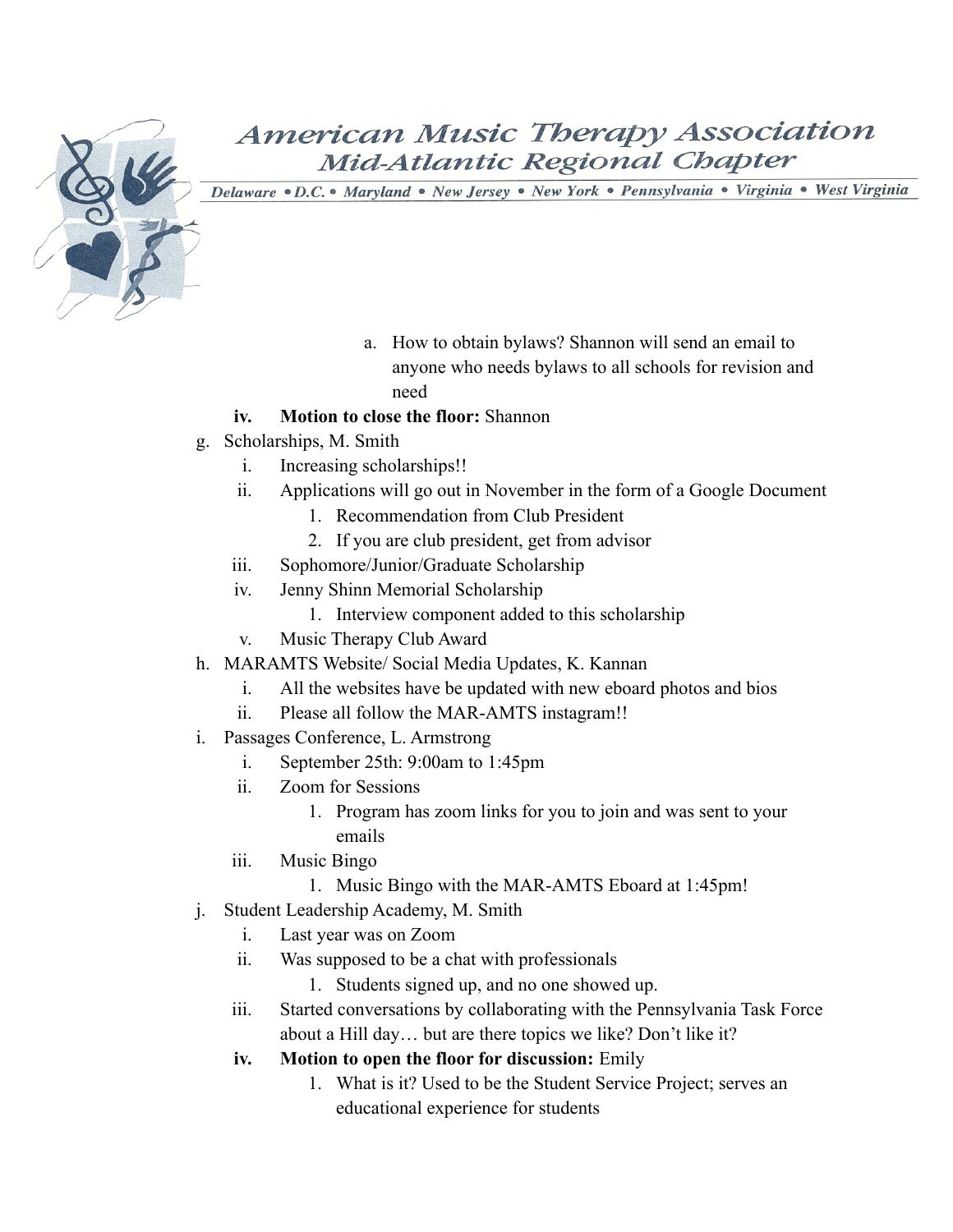![](_page_21_Picture_0.jpeg)

Delaware · D.C. • Maryland · New Jersey · New York · Pennsylvania · Virginia · West Virginia

- 2. Wonder if we could advertise it to high school students in the region? Learning how to advocate better?
- 3. Even held virtually or in person? Regional conference is going to be in person, but they are also discussing a virtual option for more engagement due to COVID -19
- **v. Motion to close the floor for discussion:** Kirth
- k. MARAMTS GivesBack, E. Vanicek
	- i. Total amount raised: \$868 for Brooklyn Music School
	- ii. MARAMTS Gives Back 2022 Vote
		- 1. Girls Rock Philly
			- a. Provides teenage girls in the Philadelphia area to express themselves in music and music related activities
		- 2. Play on Philly
			- a. Provides high quality music education for those who lack skills for academic achievement, and other academic opportunities
			- b. Loaned a music instrument for no cost.
		- 3. The Tutti Ensemble
			- a. Program for students with unique learning abilities. They provide students the opportunity to make relationships with one another through music. Work with schools with both music therapy and music education programs to hold weekly ensemble rehearsals, and hold a concert at the end of the year.

#### **4. Winner: The Tutti Ensemble**

- a. If they do not accept, we will go with Girls Rock Philly
- l. Committees, L. Armstrong
	- i. Regional Conference Student Activity Committee
		- 1. MARAMTS Gives Back:
			- a. Help coordinate donations
			- b. Assist Emily in planning logistics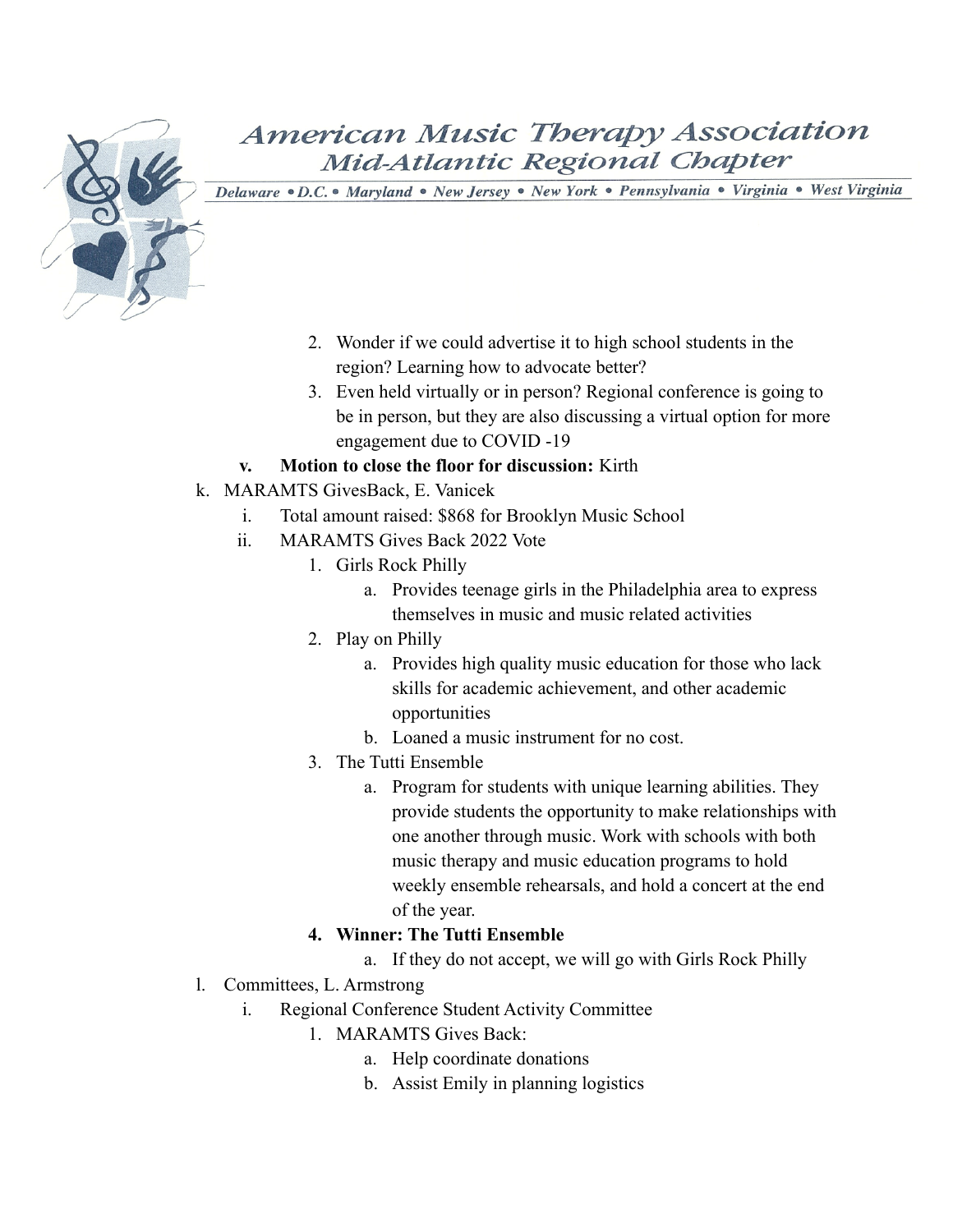![](_page_22_Picture_0.jpeg)

- i. Create schedule and potentially helping collect donations
- ii. Volunteers:
	- 1. Rocco, MARAMTS Treasurer
	- 2. Jessica Tassey, Marywood
	- 3. More to come
- 2. Swap Shop
	- a. Happens at regional conference
	- b. Communicate with chapter reps, follow up with chapter reps
	- c. Each different school makes a music therapy intervention based on specific theme
	- d. Develop ideas/themes
		- i. Volunteers:
			- 1. Eliza Shiner, SUNY Fredonia
			- 2. More to come
	- e. Need three people for each, a total of 6 committee members
	- **f. Motion to open the floor for discussion:** Lauren
	- **g. Motion to close the floor for discussion:** Nina
- 3. Regional Project Committee:
	- a. Responsibilities include
		- i. Planning and preparing for the High School Advocacy Project
		- ii. Help gather ideas for the President's Challenge
		- iii. Volunteer's
			- 1. Nina DelMita, MARAMTS Historian
			- 2. Zacharia Arsalane, Temple
			- 3. More to come
	- **b. Motion to open the floor for discussion:** Emily
	- **c. Motion to close the floor for discussion:** Shannon
- 4. Historian Committee:
	- a. One student representative from each school